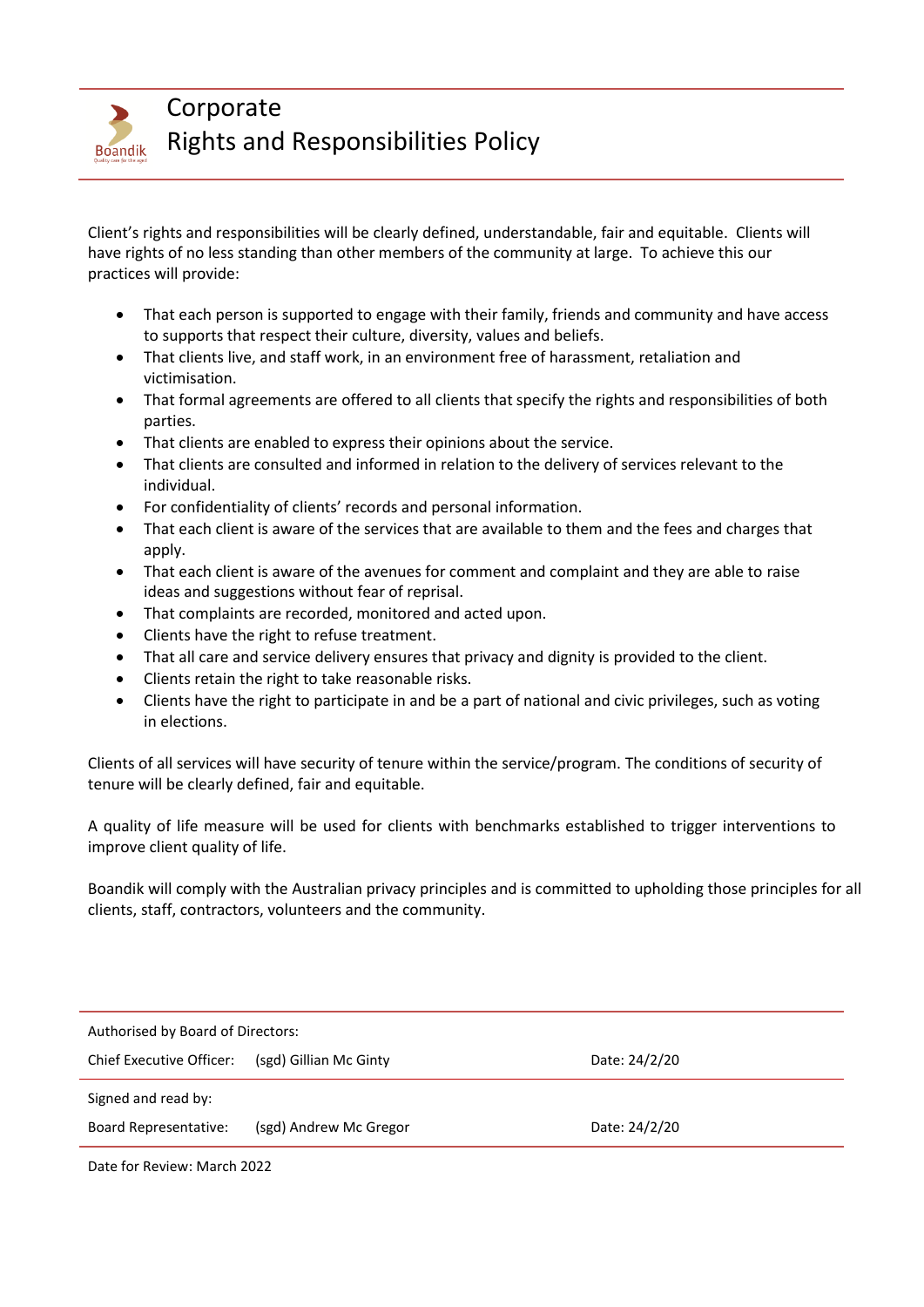## **To whom and where does this policy apply**

To all staff of Boandik.

#### **Responsibilities**

All staff are responsible for upholding the rights and responsibilities of all clients. The chief executive officer and heads of departments will ensure this occurs.

The chief executive officer will be the nominated privacy officer responsible for the application of the privacy policy.

#### **Training**

Maintain and constantly update an understanding of rights and responsibilities of clients.

Ongoing professional training appropriate to the responsibilities of each member of staff. Completion of clients rights training packages. Completion of annual update on client's rights.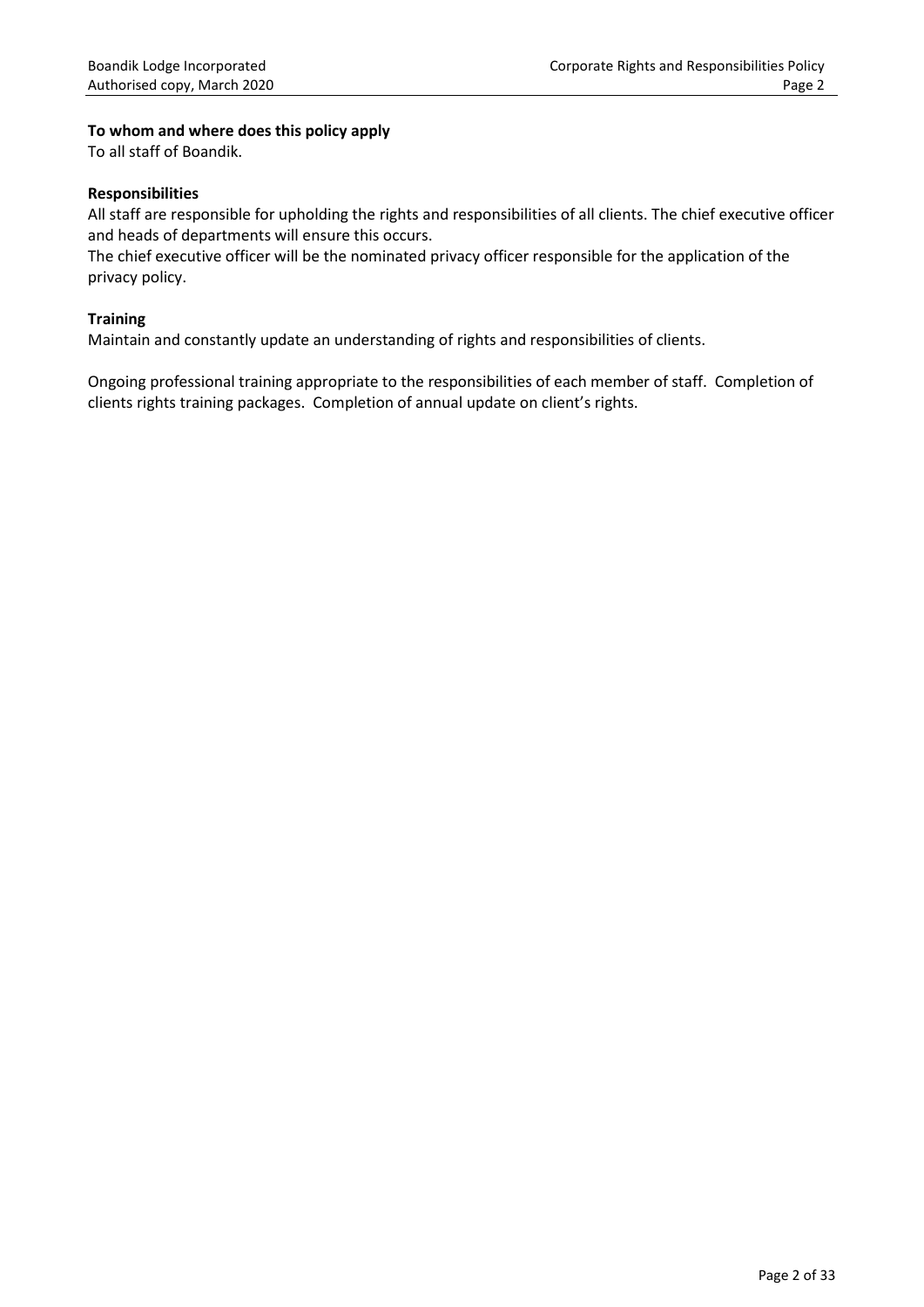## **Contents**

Allegations of abuse or exploitation, 12

Bedrooms - locking and maintaining, 16 Boandik purpose, 5 Boandik values, 5

Client service charter, 5

Electoral enrolment, 15

Forms, 34 Further information, 34

Human relations, 31 Abusive practices, 31 Consent for adults, 32 Limitations on expressing emotions and sexuality, 31 Privacy and confidentiality, 32 Promotion of safe sex, 32 Relationships, 31 Rights of family members to be informed, 33

Management of clients who smoke, 13

Privacy policy, 17 Access to records, 26 Anonymity, 29 Collection of information, 23 Collection of personal information from third parties, 23 Complaints, 29 Contact process, 25 Correction of records, 28 Cross border disclosure, 28 Destruction of information, 25 Identifiers, 28 Minor requests for access, 28 Openness, 26 Permitted general situation, 20 Responsibilities and accountabilities, 22 Retention of information, 24 Security of information, 25 Use and disclosure of information, 24 Verification of information, 24 Procedures, 34 Residents leaving residential aged care home, 11 Moving out, 11 Residents leaving against advice, 11 Your life your choice, 7 Dementia champions, 8 Dementia specialist, 8 Enabling dignity, 9 Key principles and values, 7 Our vision, 7 Providing choice of services, 8

Respecting the individual, 9

Support for staff, 8 Support for volunteers, 8, 9

Therapies, 10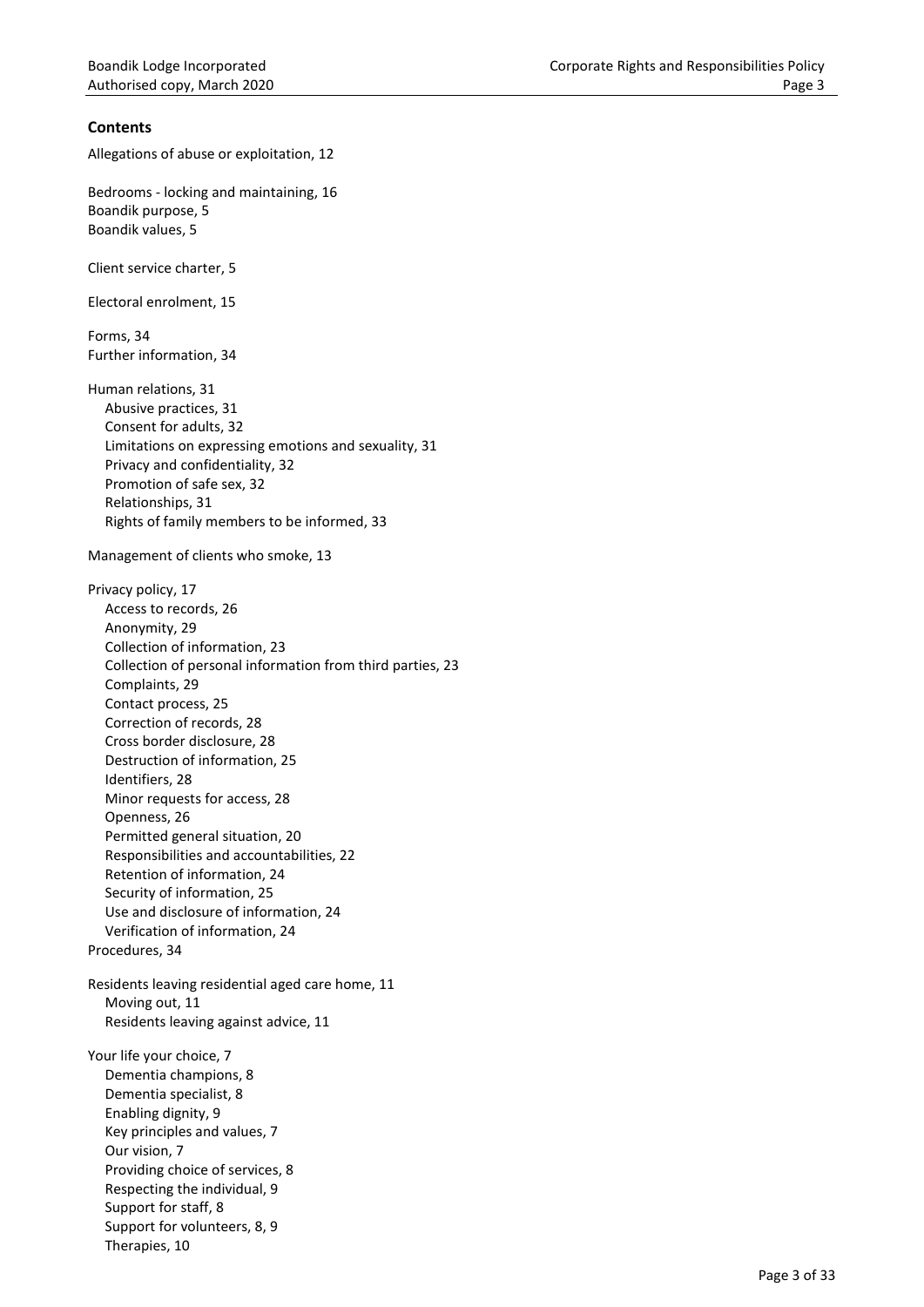# **Client service charter**

This charter sets out your rights and how you will be treated when you access any service from Boandik. It also sets out your responsibilities and what you can do to help us provide the best programs and services now and into the future.

## **Our purpose**

Partner with clients to enable them to live as they choose.

## **Our values**

We will enable clients to live as they choose by:-

Promoting independence and wellness

Providing choice of services

- Respecting the individual
- Enabling dignity

## **What you can expect from us**

Be treated with respect at all times

- We will respect you, your lifestyle, your culture and values and the decisions and choices you make
- We will be polite, sensitive and honest
- We will respect your dignity
- We will listen to you and actively seek your views and choices
- We will respect your choice to take risks

Be treated fairly and without discrimination

- We provide services and programs to all eligible people no matter where they were born, what language they speak, their culture, religion, sexual preference, gender or the support they need
- Some of our services and programs are only for certain people, we will assess all enquiries and assist in providing you with other options if required

Be responsive to your requests

- We will respond promptly to your enquiries
- If the person you initially contact cannot help you they will refer you to the appropriate person
- We aim to respond to your phone, email and social media enquiries within one working day and mail correspondence within 7 working days
- The information we provide to you will be accurate and up-to-date

Provide you with high quality services

- Your service will be tailored to meet your choices and in accord with the Boandik Your Life Your Choice framework
- Services will be provided by appropriately skilled and experienced staff
- You will receive the same quality of service if you receive services from a third party on our behalf

Ensure your information is confidential and your privacy respected

- We will tell you about the type of information we keep about you and why we keep it
- We will treat your personal information as confidential and have systems in place to ensure this
- We will handle all your personal information in accordance with the Boandik Privacy Policy and the Privacy Act 1988

Be open and transparent and encourage comment

- We will always listen to your comments and take them seriously
- We need you to tell us if you have a complaint or a suggestion for improvement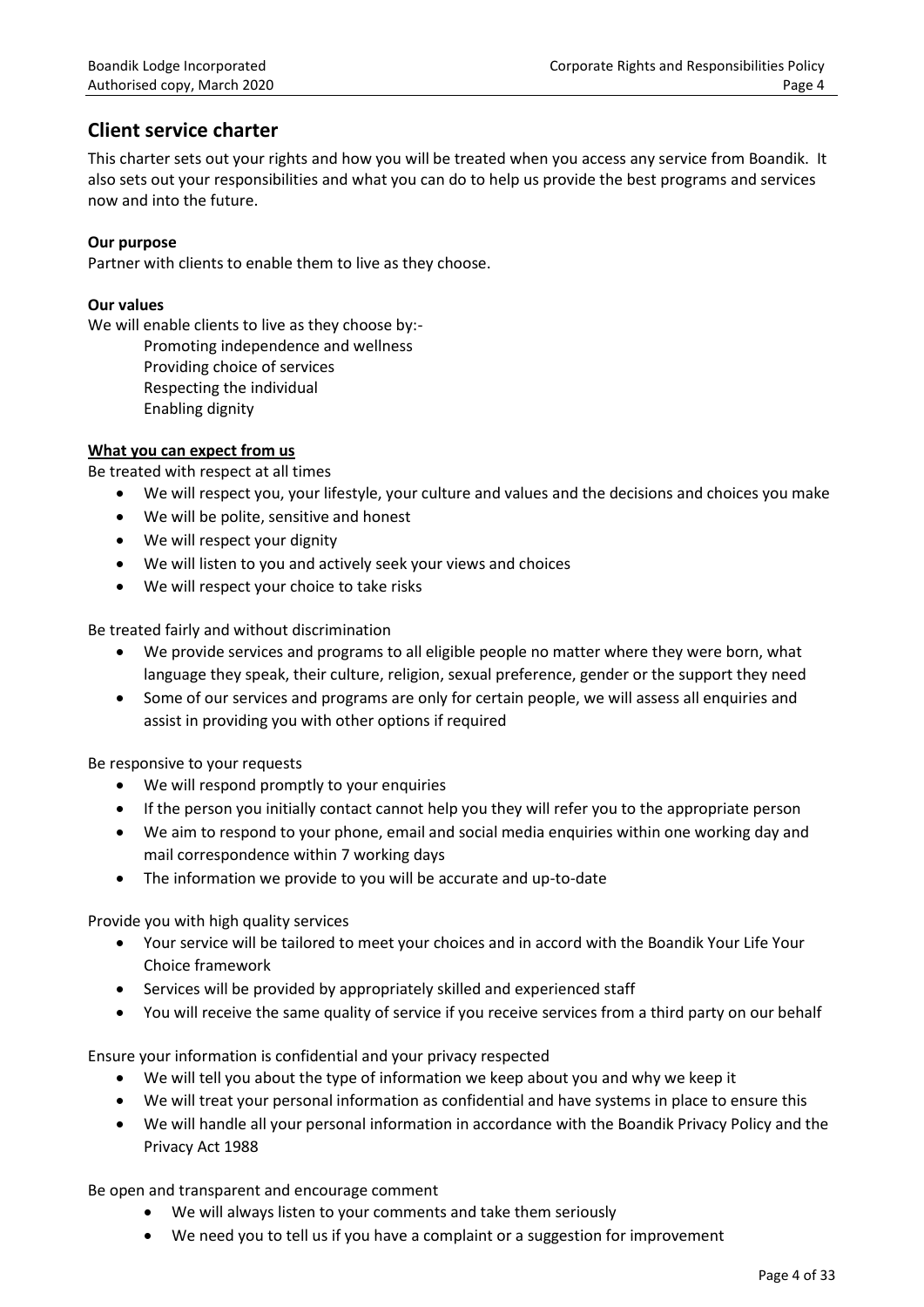- We aim to sort out any complaints or concerns quickly and fairly, everyone will receive an acknowledgement within 5 working days
- We will benchmark our complaints data and publish it for clients

#### **What you can do to help provide the best programs and services**

- Care for your own health and wellbeing
- Accept responsibility for your own actions and choices even though some may involve an element of risk
- Provide us with honest, constructive feedback
- Giving us the right information about you and your situation
- Telling us if things change
- Always acting respectfully and safely towards other people using the service and to staff and volunteers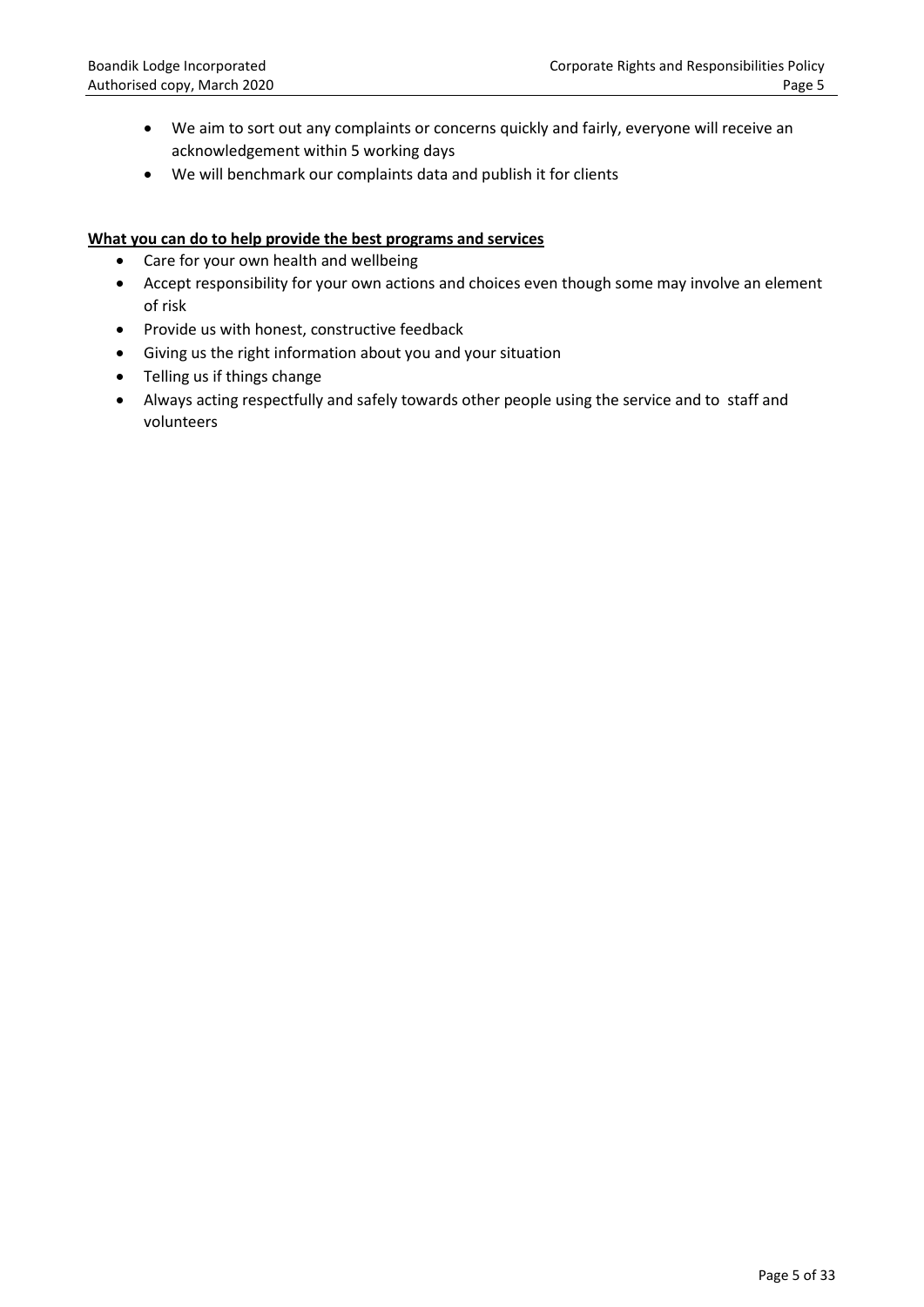# **Your life your choice**

## **Our vision**

Our vision is to enhance the life of all people in the Boandik community using key principles and values. Each person will have the support and opportunity to be themselves and to live well.

We are committed to maintaining and improving quality of life and celebrating success.

Our approach works alongside co-production.

The principles of co-production include:

- Everyone has assets to bring: the skills and strengths they bring are used in the process of change
- People are equal partners in the process, ensuring accessibility for everyone
- Everyone commits to contributing and benefits from being involved
- The focus is on delivering outcomes
- It is clear how we make decisions

Quality of life is important, and Boandik is committed to ensuring the services we provide enhance and promote a person's quality of life through connectedness, their strengths and abilities.

Every person will be assessed using the personal wellbeing index, or quality of life AD. The questions in these assessments relate to four domains: health and functioning, psychological/spiritual, social and economic and family.

#### **Key principles and values**

## **Promoting independence and wellness**

#### 1. **Person centred care**

Person centred care is a holistic philosophy incorporating social, physical, emotional and spiritual wellbeing that recognises everyone has unique values, personal history and personality and that each person has an equal right to dignity, respect, and to participate fully in their environment.

The goal of person centred care is to enhance and foster connections among people, representatives, staff and volunteers to promote quality of life and the quality of care. Our aim is to focus on a person's strengths and abilities.

Personalised support plans will be developed based on the knowledge of the person's life history and what is important to them. We support each client to exercise choice and independence in making informed decisions about the care and services they will receive and as their requirements change.

## 2. **General health care**

Everyone has the right to be involved in planning to live well. This includes support at home and support in residential care. We recognise and value the support of representatives in this process.

Personalised support/life plans will be implemented to maximise independence, focusing on preferred lifestyle choices, well-being and enablement.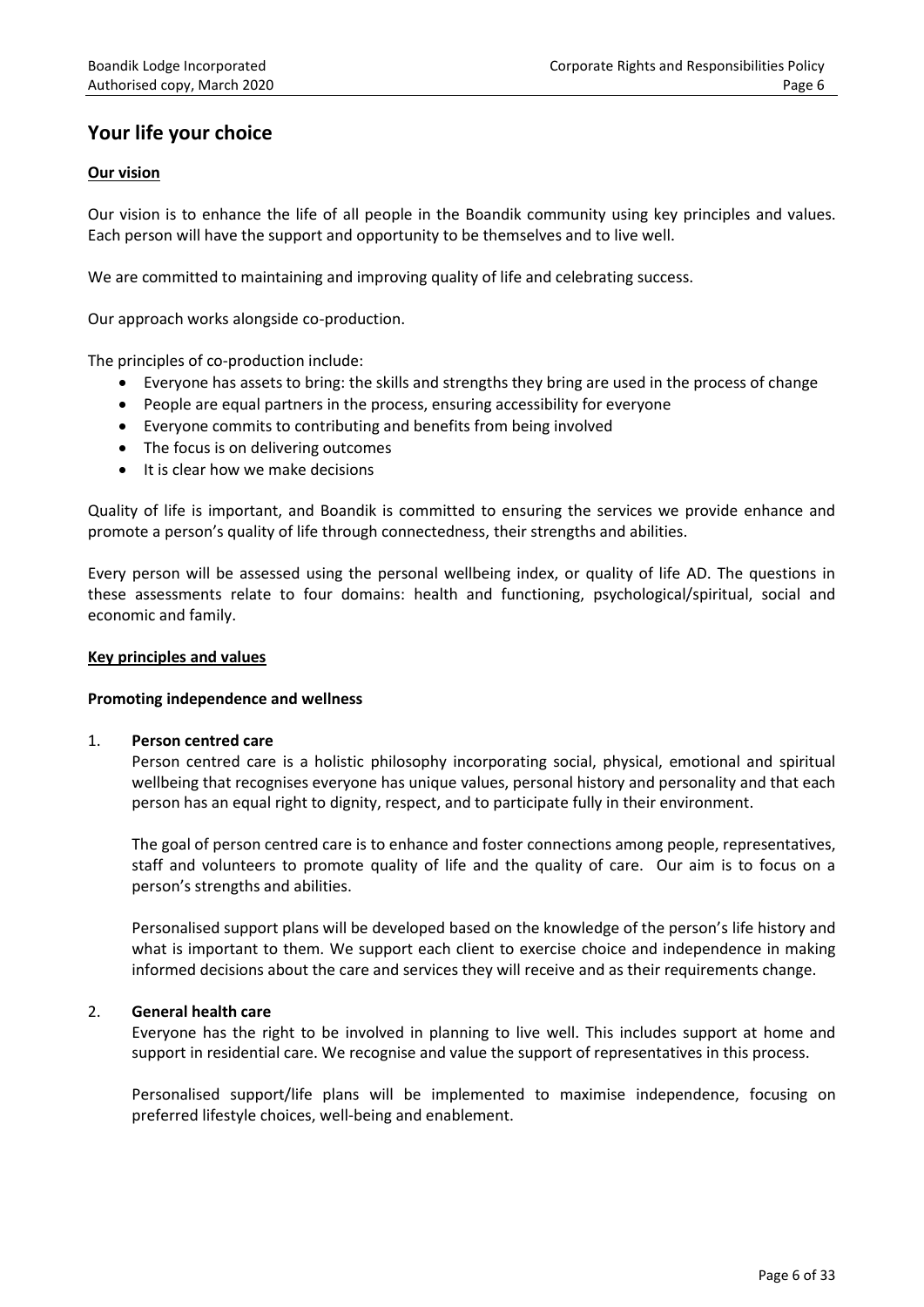#### 3. **Dementia specialist**

The role of the dementia specialist will include:-

- Providing assistance to other staff, across all workgroups
- Supporting staff in developing skills and competencies to promote an understanding of personhood and the person centred approach.
- Providing support on how to develop strategies to conquer challenges and difficulties people may face.
- Providing mentoring and support for the dementia champions to facilitate a wide range of effective, evidenced–based interventions throughout the dementia journey.

#### 4. **Dementia champions**

The role of a dementia champion is:-

- To provide support to staff working with clients on well-being, the person centred approach and quality of life.
- To participate in training opportunities and facilitate training for staff.
- To support staff to make a positive difference for people living with dementia.
- To create and foster a culture that supports staff to learn, develop and utilise skills.
- To encourage all staff to achieve desired outcomes for clients.

#### **Providing choice of services**

#### 1. **Services**

Services will be personalised to enable individualised preferences focusing on outcomes and working together to enhance a person's strengths and abilities.

Life story books will promote a person's interests and identify what is important to that person.

Services will be tailored to focus on the whole person and will be a positive and valued experience

#### 2. **Support for representatives**

Provide ongoing support and information for representatives, in particular support with transition, loss, the environment and changing relationships.

Provide ongoing support for representatives to access home based services focusing on the person centred approach to enhance connectedness in their community.

Support representatives with the transition from home care to residential care

Work together with representatives to support their active involvement and to enable positive and valued experiences

Provide information on accessing support groups, community groups and available resources in the local community.

#### 3. **Support for staff**

Provide education and ongoing training to ensure evidenced based practices are implemented across all areas.

Empower staff to facilitate activities in the here and now.

Implement a proactive approach to support staff to maintain their own health and well-being.

Engage staff in the process - acknowledge and value their experience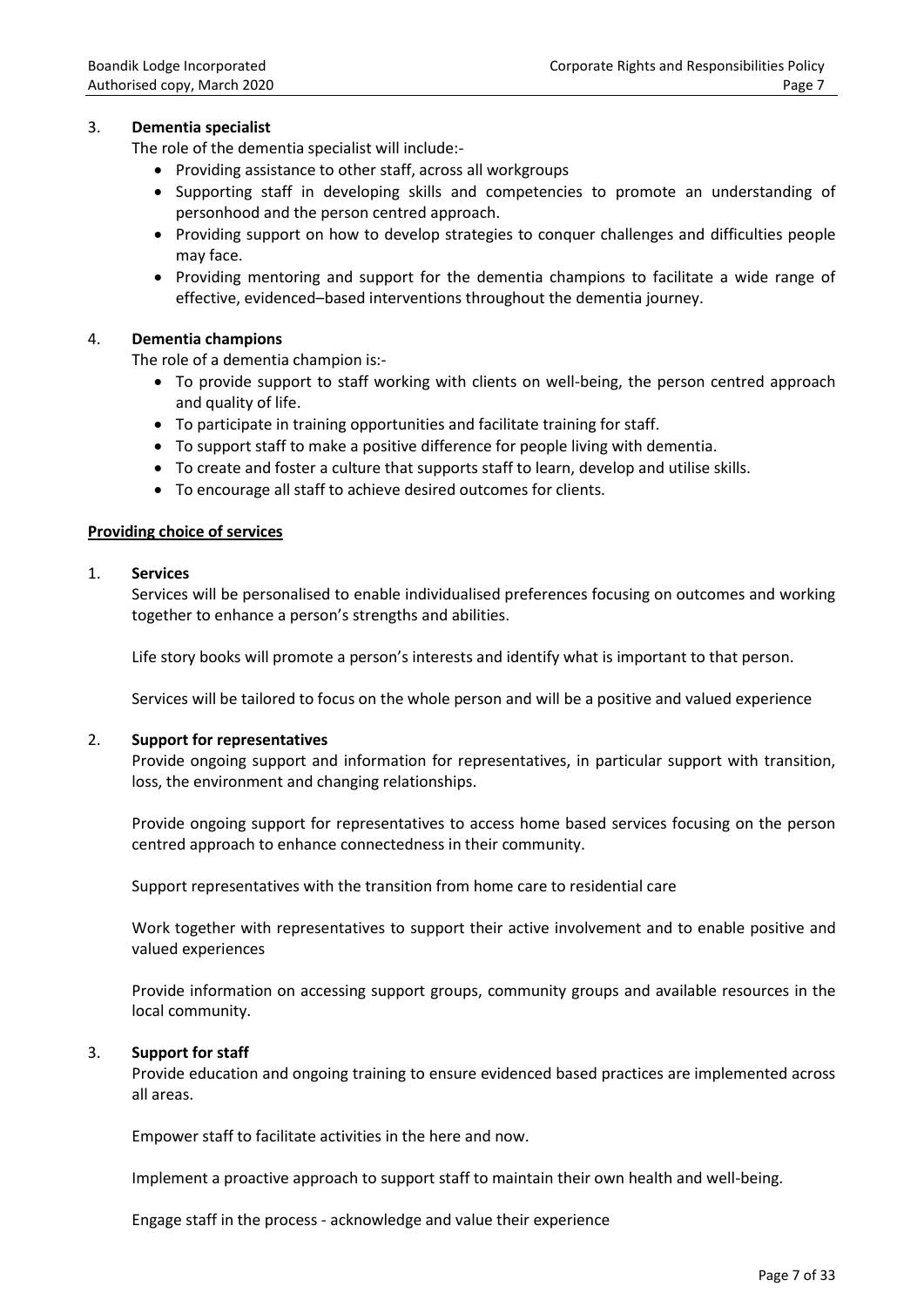#### 4. **Support for volunteers**

Volunteers are an integral part of the organisation and are welcomed and valued.

Provide information, support and ongoing training on person centred care

Empower volunteers to undertake activities to create meaningful moments of value to the individual.

#### **Respecting the individual**

#### 1. **Community connections**

Promotion of meaningful community engagement

Provide information to representatives on respite services

Promote community groups to enhance social connectedness and well-being, advocating for an aged and dementia friendly community.

Engage in support groups to provide information and resources for real life situations and provide support and compassion for carers of people living with dementia in their own home

Provide a wide range of services tailored to suit a person's chosen lifestyle.

#### 2. **Environment**

Providing a therapeutic homelike environment where a person feels comfortable.

Establish an interactive environment that is stimulating, engaging and meaningful and incorporates active spaces for clients, staff and representatives to socially engage.

Staff, representatives and volunteers will work alongside clients to establish and maintain sustainable gardens.

Gardens will provide sensory immersion, including herbs, flowers and vegetables to enhance enjoyment and therapeutic benefit.

#### **Enabling dignity**

#### 1. **A sense of purpose**

People will have a sense of purpose to promote self-worth and enhance well-being.

This includes participating in activities of daily living and maintaining relationships to preserve a sense of identity.

#### 2. **Meaningful engagement**

Keeping active is important for physical, social and mental wellness.

Engaging in activity will support emotional connection, preserve dignity and self-esteem.

Engage in interactions using sensory stimulation.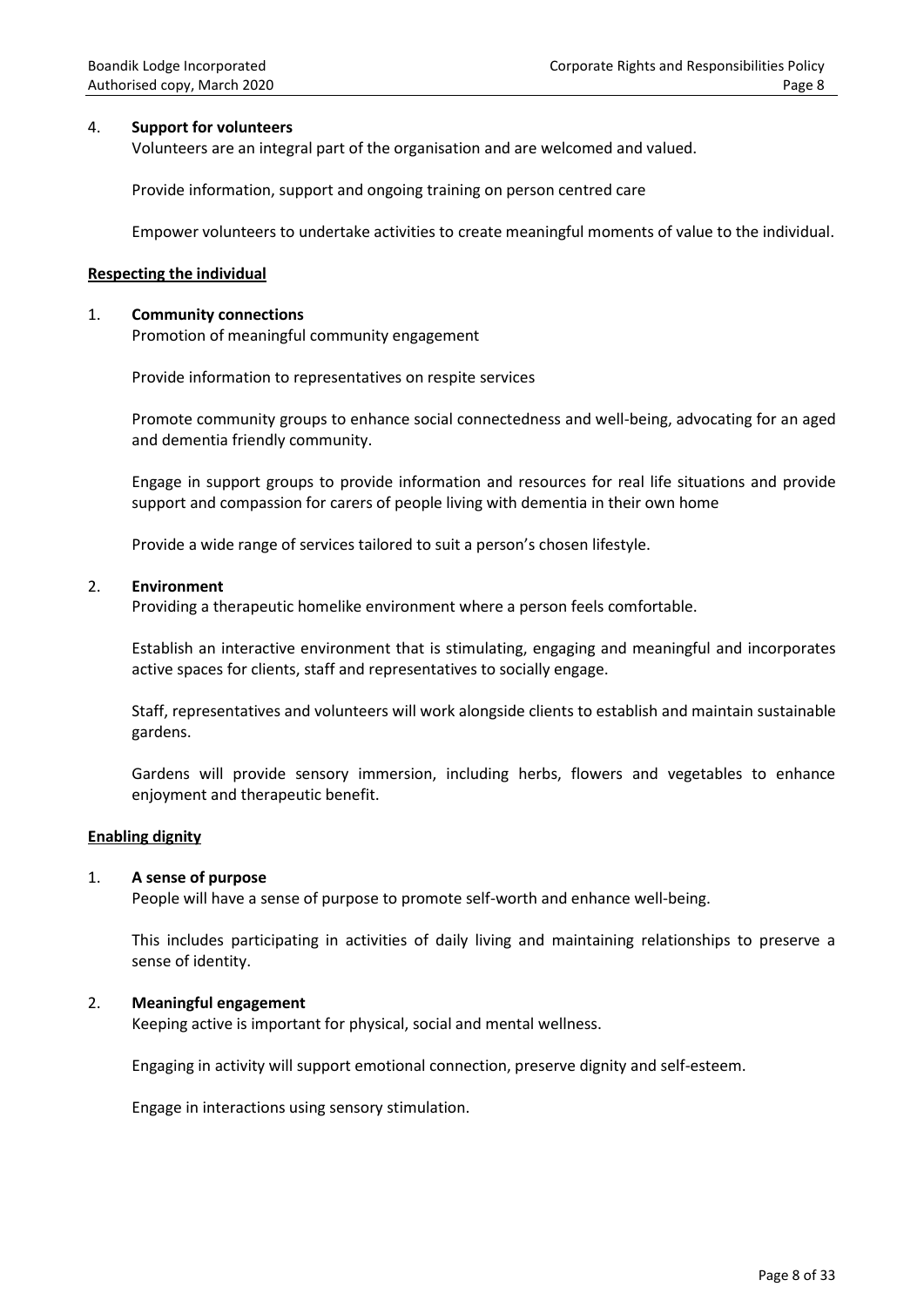## 3. **Therapies**

It is essential to consider the individual and what they experience within the activity to promote personhood and quality of life. Therapies enhance the biopsychosocial and emotional needs of clients.

Meaningful engagement is important for a person to maintain independence, skills and reconnect through communication. This can be undertaken individually or in a group setting that actively supports social inclusion.

Activities and therapies are tailored to suit the individual, focusing on their choices and preferences.

Therapies provide social interaction and support a person to express their feelings.

Reminiscence makes connections between a person's past and present. It promotes a sense of unique identity and encourages feelings of self-worth.

Therapies provide opportunities to stimulate and express positive emotion.

The use of technology may be beneficial to some individuals to promote well-being and social engagement.

A range of quality therapies will be used and the models of these therapies include:

- **•** Montessori
- Reminiscence
- Eden alternative
- Dementia enabling environments
- Pet therapy
- Doll therapy
- Computers, mobile electronic devices and media players
- Music therapy
- Sensory therapy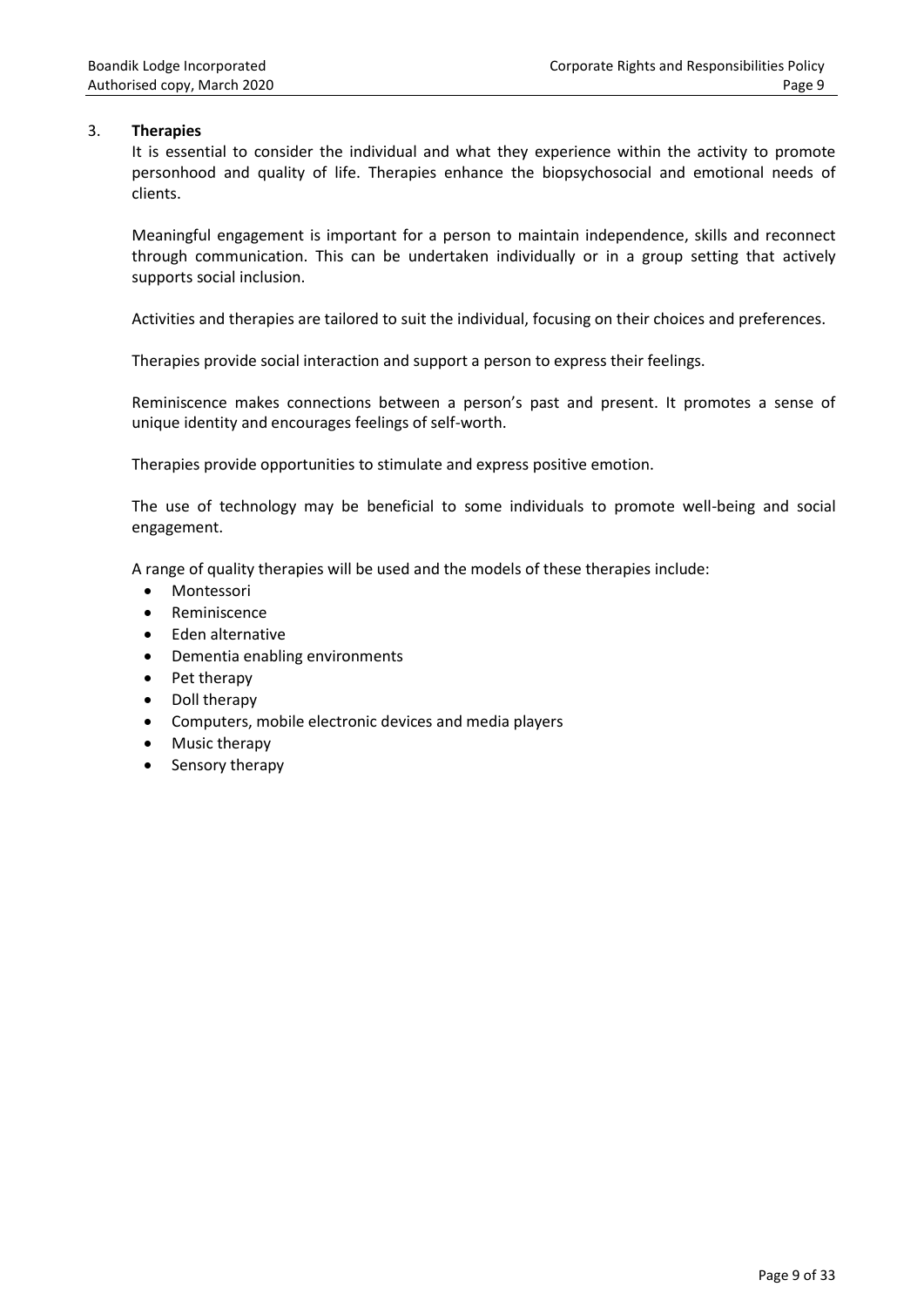# **Residents leaving residential aged care home**

Sometimes a resident's health improves and he/she chooses to leave the home for alternative accommodation. Boandik will support this choice but should ensure that the person is competent to make this decision.

The resident's decision should be made in consultation with a representative of the resident. If the resident does not have a representative who can assist then a referral should be made to a social worker.

## **Moving out**

Boandik supports and encourages all residents to seek the most independent lifestyle available to them. Boandik will assist residents to investigate other accommodation options.

If a resident chooses to explore the possibility of other types of accommodation outside Boandik the residential manager will assist by:-

- (a) Offering advice to the resident and/or their representative on the resident's assessed ability to cope with those alternatives. (This may include assessment from sources such as general practitioner, occupational therapist, physiotherapist or other sources).
- (b) Assisting the resident to identify and make initial contact with alternative sources such as Boandik Community Care, South East Regional Community Health Service, Aged Care Assessment Team, SA Housing SA, private agencies, Community Options Incorporated and social work department.

## **Residents leaving against advice**

When a resident states an intention to leave against professional advice, at least two qualified members of the professional staff will endeavour to persuade the resident to stay. If they feel safety issues are involved they will advise the resident's representative of the situation.

The staff members concerned are to record full details of the discussions held with the resident and/or representative and with others, and record their names and designations. It is not necessary to attempt to obtain the signature of the resident on a form of disclaimer.

When a resident does leave against advice, the residential manager, executive residential manager and chief executive officer are to be notified as soon as possible. The resident's nominated representative will also be informed, if not already aware. If the resident does not have a representative to assist them, support will be requested from a social worker.

If a resident under a custody order of South Australian Civil and Administrative Tribunal (SACAT) leaves against advice, the registered nurse may seek assistance from the police. For police assistance telephone 8735 1020 or 131444.

The resident's medical practitioner is responsible for ensuring that urgent information is provided for continuity of care to the next attending practitioner.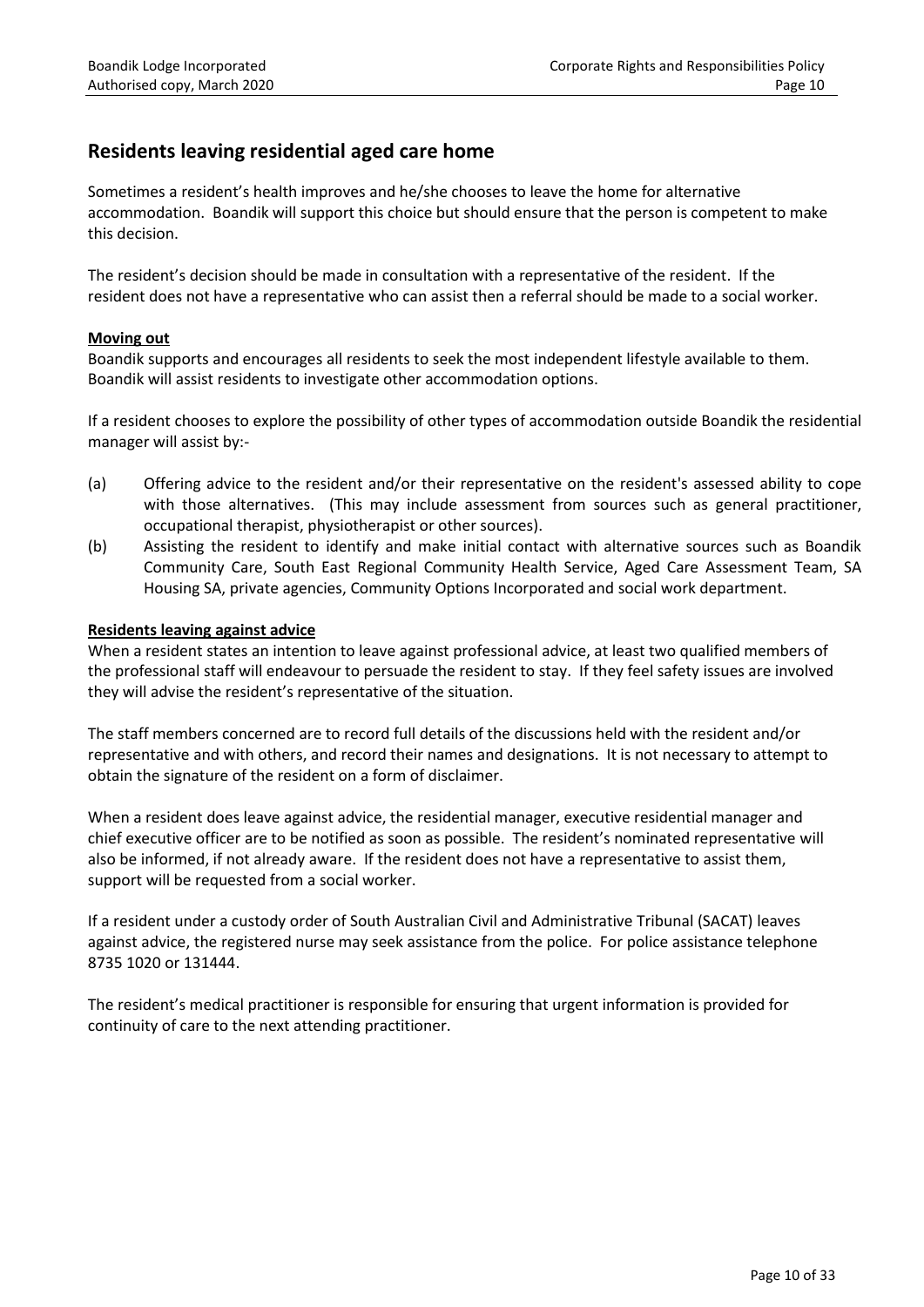# **Allegations of abuse or exploitation**

Every person has the right to access supports free from violence, abuse, neglect, exploitation or discrimination.

If an allegation is made by a client or their advocate that abuse has occurred or is occurring whether by a staff member, family member, or any other person it is the responsibility of the staff member entrusted with the information of the allegation to inform the head of department, residential manager, executive residential manager, executive community manager or case manager.

Forms of abuse include:

- 1. Physical abuse
- 2. Emotional abuse
- 3. Neglect
- 4. Verbal abuse
- 5. Sexual abuse
- 6. Property or financial misappropriation

Any allegation of physical or sexual abuse must be reported to the police and the Department of Health. This is a legal requirement. There is a clear procedure for reporting a reportable assault.

For other forms of abuse the residential manager, executive residential manager, executive community manager or case manager should discuss the abuse allegations with the client and the various options for reporting. The client can choose not to take action.

The client is not to be persuaded to select a course of action but must have all options and consequences explained by the competent person.

It is to be remembered that this is a confidential matter and is not to be discussed with anyone who may have other knowledge, gain advantage from information or otherwise exploit information received. It is in the interest of the client to inform them of the confidential nature of the complaint, but they are not obliged to act accordingly.

Carers are often the first to hear these allegations and should act immediately, especially if there is a belief that the client's safety or emotional health is at risk. The incident reporting procedure details this process.

In the instance of emotional or physical distress the client has the right to medical attention or trained counselling obtained on their behalf and with their consent.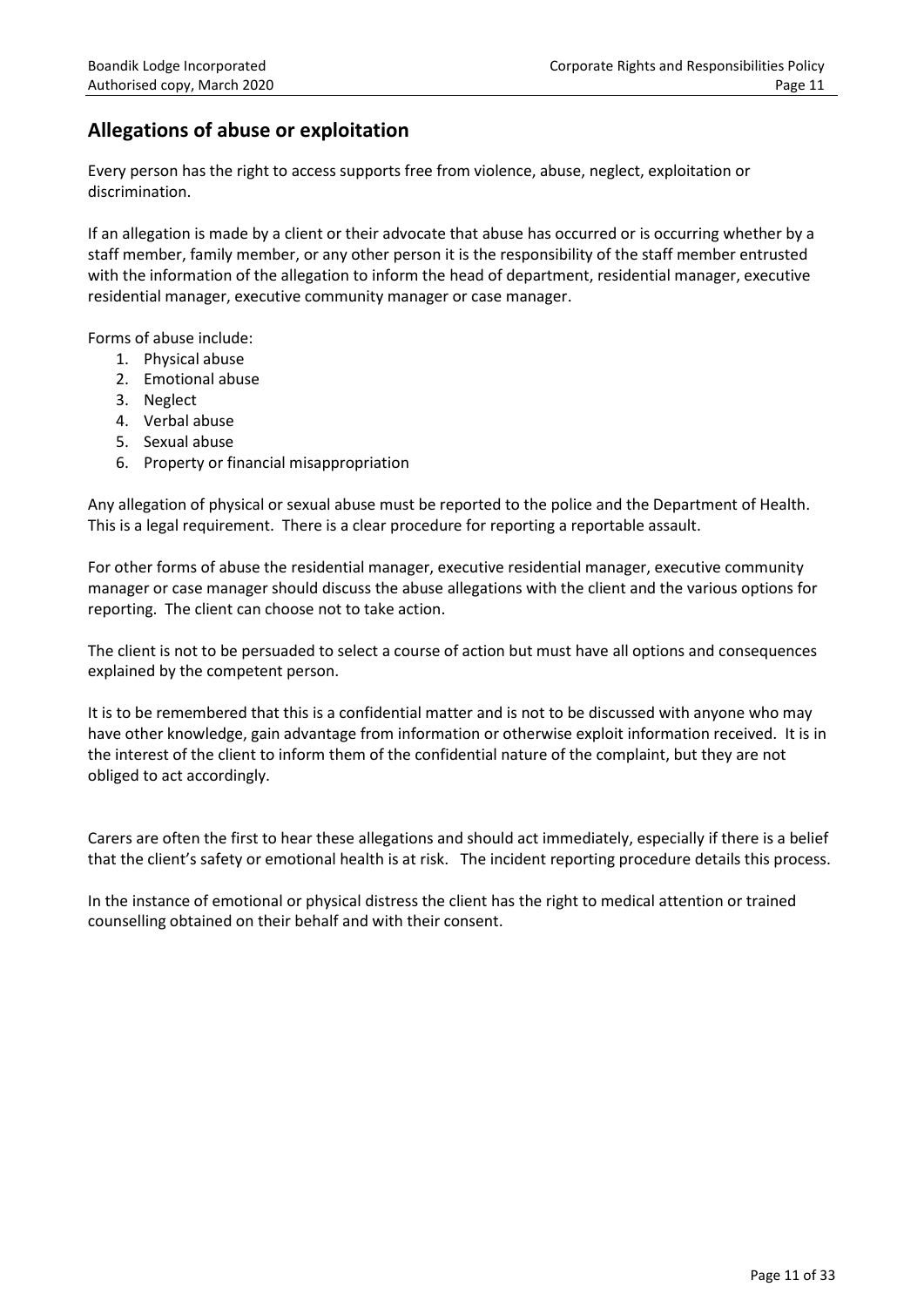# **Management of clients who smoke**

Enshrined in the Aged Care Act (1997) and Principals is the right of clients to make choices and decisions regarding their health and lifestyle and also to take reasonable risks. Juxtaposed to this, there is an obligation on providers of aged care services to ensure the safety of all clients – including those who smoke and others who may be cohabiting with those who smoke. We must also ensure a safe environment is provided for clients and staff.

There is overwhelming evidence showing that cigarette smoking has a negative impact on health and presents risks in relation to fire and burns.

The Work Health and Safety Act 2012 also obligates employers to ensure the safety and welfare of their employees. Exposure to cigarette smoke in the course of an employee's work could put an employee's health and safety at risk because there is also overwhelming evidence that exposure to cigarette smoke (passive smoking) has a negative impact on health.

In our residential homes, there are two broad groups of residents who smoke – those who do so safely with a full understanding of their own and others' safety and those who cannot do so safely because of confusion leading to impaired judgement and understanding and/or medical conditions that impair dexterity leading to an inability to safely light and handle burning cigarettes.

Clients in residential aged care who are able to smoke safely are required to do so outdoors, at least 5 metres from any open door or window. Clients of independent living units or those who reside in their own homes, may smoke inside their own homes, but are to be requested to abstain from smoking for at least 1 hour prior to staff entering those homes.

Clients with impaired cognitive/physical abilities must receive supervision if there is a risk to theirs or others' safety. The requirement for them to smoke outdoors in residential homes remains.

## **Assessment**

A registered nurse or medical practitioner will assess whether or not a client has the cognitive and/or physical capacity to smoke safely without supervision. This assessment may be based on a MMSE score, PAS score, or the smoking risk assessment.

An occupational therapist, physiotherapist, registered nurse or medical practitioner will perform an individualised risk assessment for any client who does not have the physical or cognitive capacity to smoke safely without supervision. This assessment may involve an assessment of manual dexterity.

## **Planning**

If a client requires supervision while smoking, it will be necessary to put in place systems and equipment to facilitate this. For example it may be necessary to have a fire proof smoking apron, wheelchair, a method of storing and accessing cigarettes and lighter, ash tray/butt pot, outdoor seating, suitable clothing, record to remind a client when cigarette last smoked or next due, who is willing/able to provide supervision and where the client will smoke.

The first option for supervising a client while smoking should be a family member. If this is not possible (because there is no family member available) then a staff member will need to be used. This ideally will be a staff member who is willing, but no staff member is to be subjected to passive smoking while supervising a client. It may be sufficient for the staff member to stand behind a window with a clear view of the client, providing that quick access can be gained to the resident.

The option of using electronic cigarettes should also be considered.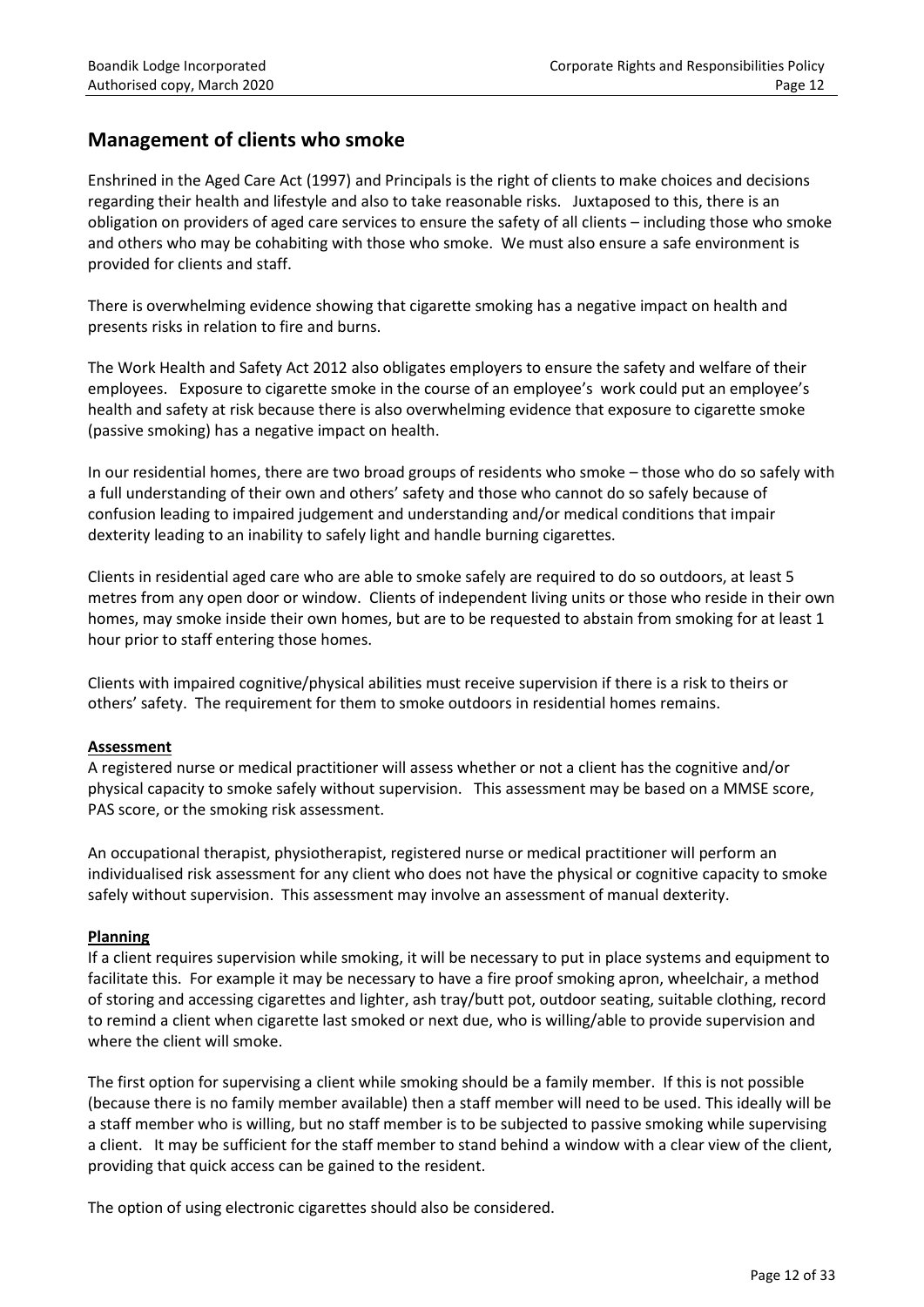All this information will be written into the client's support/life plan. Care staff will be verbally prompted to refer to the plan.

#### **Implementation**

A client who wishes to smoke will be assisted according to the written plan.

Handovers between staff will be conducted in a way which encourages staff members to become familiar with any adverse issues concerning the current wellbeing of residents, including issues around smoking.

When significant safety deviations occur from the support/life plan, these are to be immediately reported to a registered nurse.

It is not permitted for the staff member to also smoke while supervising a client.

#### **Evaluation**

The plan to assist a client to smoke will be under constant review. If there is any reason for the plan to be changed, it must be done in consultation with a registered nurse, occupational therapist or medical practitioner.

Staff should always be alert to signs that a client is wishing to reduce the frequency of smoking or even stop smoking. It is counterproductive to continue implementing a plan to assist a client to smoke if they stop demanding to smoke or miss having a cigarette without commenting. Every assistance and support will be given to clients who wish to stop smoking.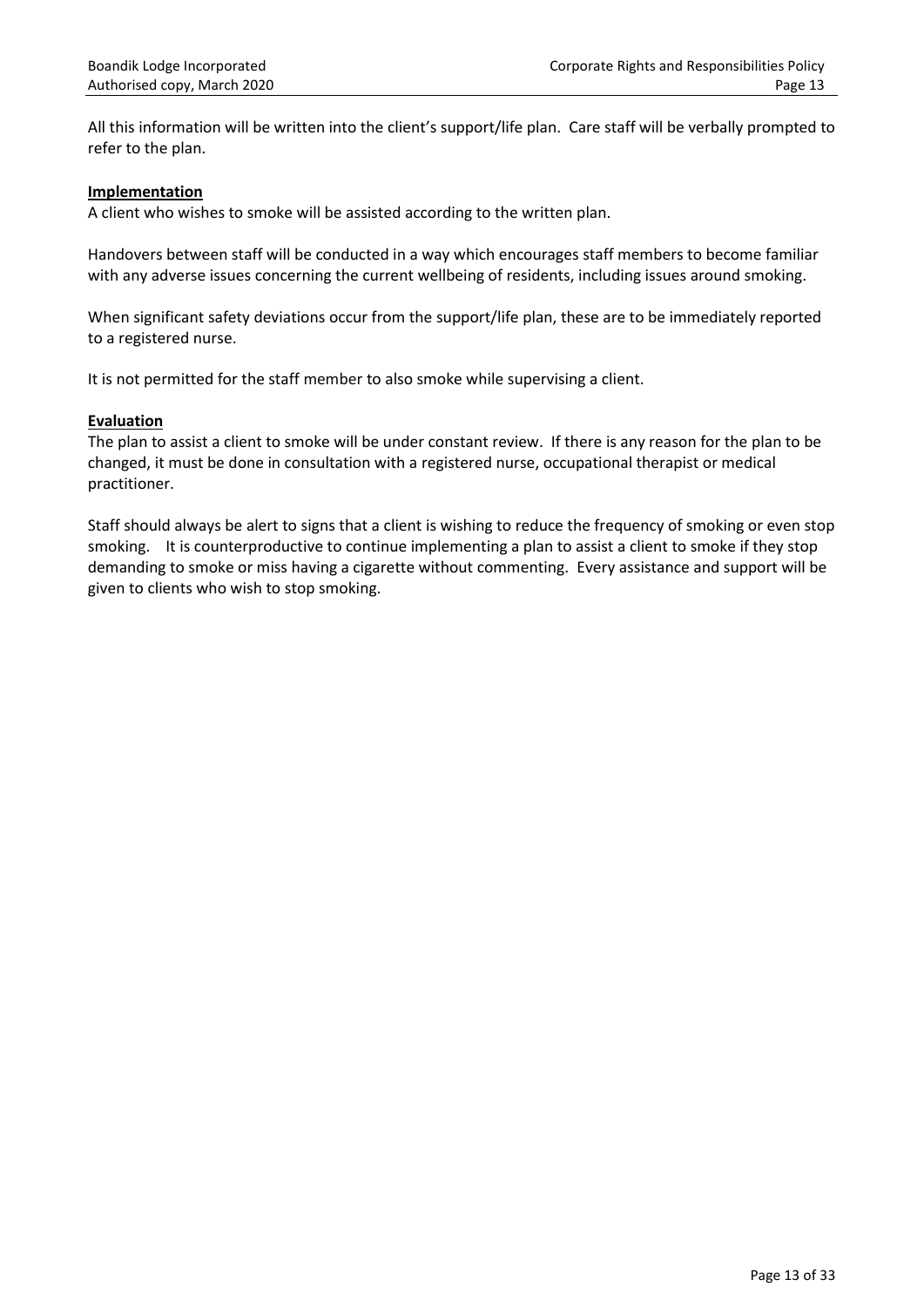# **Electoral enrolment**

All eligible electors should be enrolled for their permanent place of residence. If a resident is enrolled to vote they must change their address when they move into a Boandik home.

Eligible electors are persons who are aged 18 years or older, who are Australian citizens or British subjects and who are of sound mind. Of sound mind is defined as being capable of understanding the nature and significance of enrolment and voting. If a client does not meet these eligibility requirements they should not enrol.

There is no upper age limit for enrolment or voting. That is there is no age at which a person is no longer required to enrol and/or vote.

A mobile polling booth will visit each home prior to federal and state elections. A resident can choose to utilise this service, submit a postal vote or visit a polling booth on election day.

Residential managers and registered nurses can advise the electoral commission on the voting day or before if a client is not able to participate in the voting process on this occasion. Family members can apply for permanent removal of a person from the electoral roll.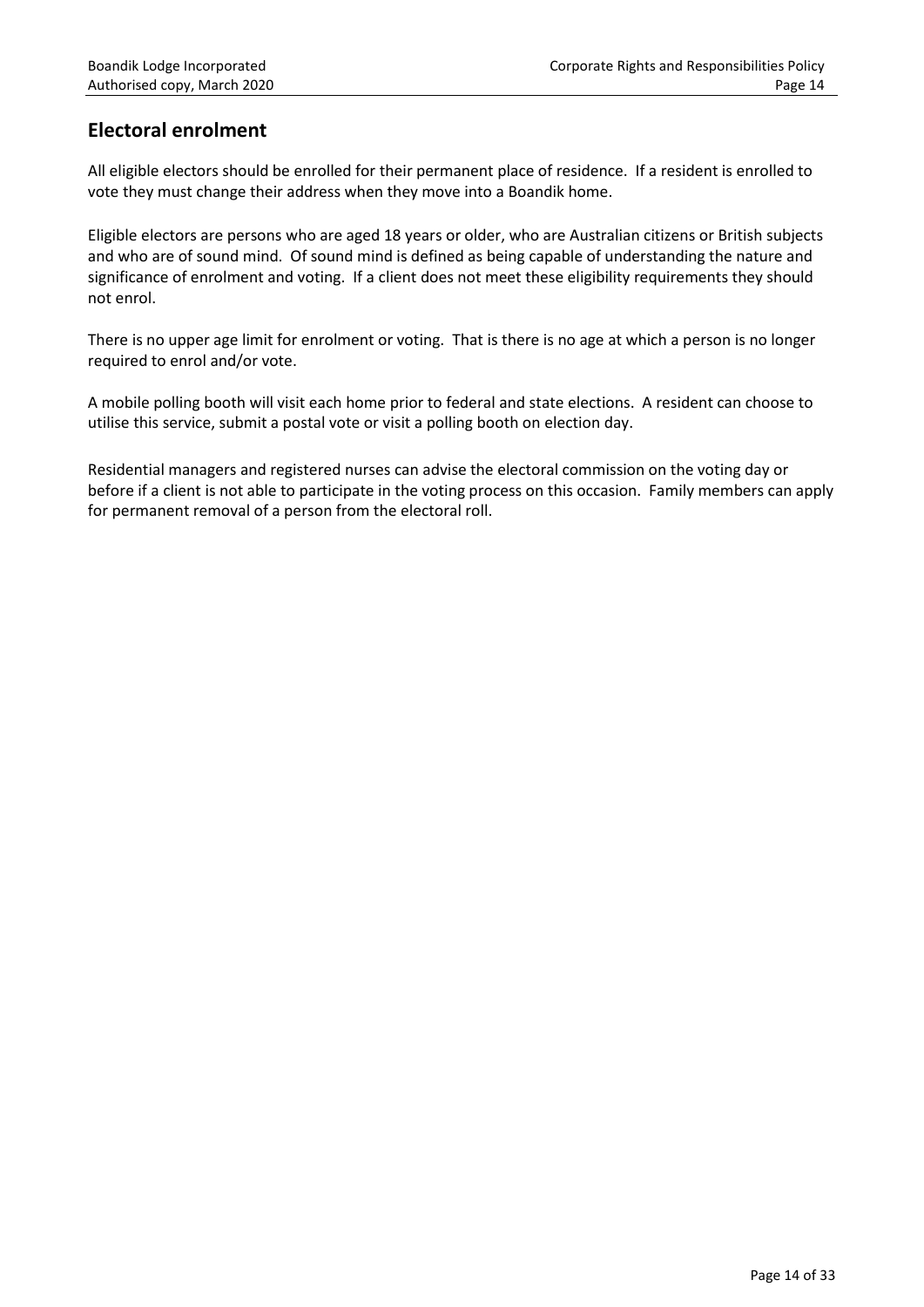# **Bedrooms - locking and maintaining**

Residents have a right to lock their bedroom door.

All bedroom doors are fitted with locks, which are linked into a master keying system. Residents have a right to their own key for their bedroom door.

Residents need to recognise a number of related circumstances.

- 1. Some residents are cognitively impaired and it may not be appropriate for keys to be issued. The loss of keys may lead to a security risk. In such instances the residential manager should negotiate the question of door keys with the resident and/or their representative.
- 2. Fire safety is a major concern. To ensure the safety of the resident only the approved master keyed lock may be used. Deadlocks, sliding bolts and other similar methods must not be used.
- 3. Access by caregiving and housekeeping staff is necessary to maintain services. If any resident elects not to take advantage of these services the residential manager must complete the risk form and determine the outcomes the resident wishes to achieve from this decision..
- 4. In cases where services are declined by the resident the resident must undertake to maintain the room in an acceptable state of hygiene and cleanliness. They must also accept that Boandik has to protect the rights of other residents and stakeholders of Boandik against nuisance, odours, vermin and other environmental problems.
- 5. Residents will be provided with signs that can be displayed outside the bedroom door requesting that staff and visitors not enter.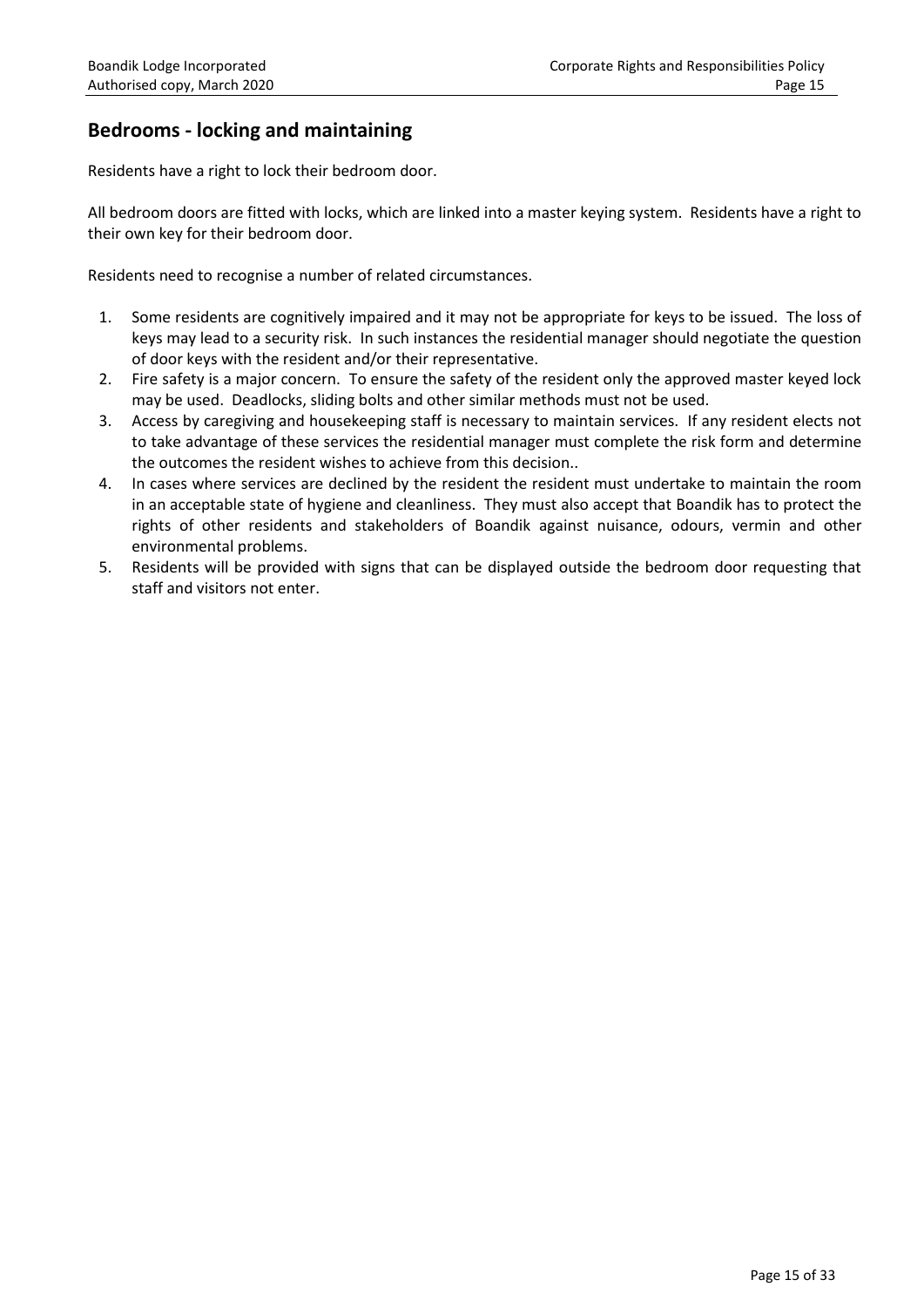# **Privacy policy**

# **Purpose of the privacy policy**

Privacy is about the right of a person to know of and to control information recorded about them as an individual. All persons have a right to have access to such information and to have a say in what happens to information they reveal about themselves. They have a right to withhold that information but often need to reveal facts about themselves for many reasons. If they do reveal information about themselves they have a right to know how such information is to be used and that it will be respected. They are entitled to know why the information is required, who has access to it and how it is to be kept. They are entitled to know what information is held about them and whether that information is correct. If the information held is incorrect, they are entitled to have that error rectified.

This policy has been developed to assist all levels of Boandik's management structure to ensure that Boandik and staff recognise the rights of clients and others to privacy and to ensure that such rights are respected.

The guide is developed in accordance with the Australian Privacy Principles as contained in Schedule 1 of the *Privacy Amendment (Enhancing Privacy Protection) Act 2012.*

## **Introduction**

Boandik recognises the rights of its employees and clients to privacy. This policy document represents Boandik's commitment to respecting the rights of the individual with respect to privacy considerations and puts in place procedures to ensure that such rights are respected. The policy identifies those rights and Boandik's obligations to individuals, the community, employees and government.

This policy is written in accord with the Australian Privacy Principles. Boandik is an APP entity under the Privacy Act. It has been devised following an examination of the ways and means by which information is collected by Boandik, the reasons for that collection, the way in which such information is stored and the use to which the information is put. It is designed to clearly define and identify the considerations which need to be made to address all areas of risk to the rights of individuals with respect to the collection, storage and use of information held by Boandik.

The system must be reflective of current best practice and accepted standards and therefore shall be reviewed on a continuing basis.

Privacy is integral to all aspects of Boandik's dealings with its employees, clients and others who, from time to time, provide information to Boandik. To be effective this policy must be systematic and applied continuously.

Privacy issues may be addressed at various levels;

- Board and senior management (policy development and compliance)
- Privacy officer (operational systems supportive of strategic goals)
- Individual

At all levels Boandik's obligation, mission statement and objectives with respect to privacy issues must be known and met. This policy addresses strategies that should be considered under the following general areas to ensure that the Australian Privacy Principles are complied with;

- Commitment
- Planning
- Implementation
- Monitoring and evaluation
- Review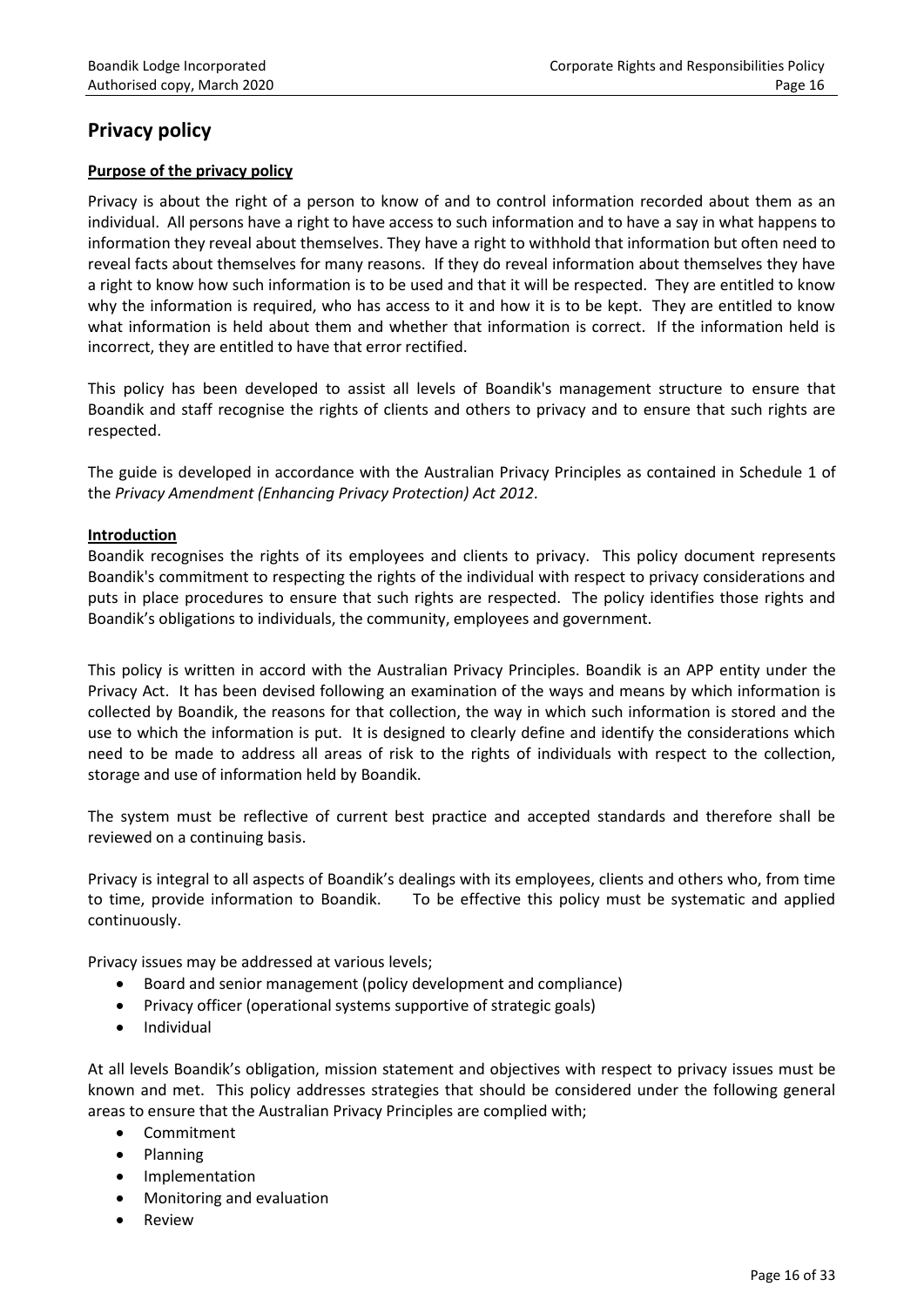The privacy policy will be made available to all stakeholders on the Boandik website.

This document sets out Boandik's privacy policy. It identifies matters to be considered when managing privacy issues regularly dealt with by Boandik and exists to assist in the identification and management of additional issues that may become apparent from time to time. It is intended that this policy be read along with the Australian Privacy Principals and that it be referred to by all personnel of Boandik to ensure that best practice standards in the recognition of privacy matters are adhered to at all times.

## **Commitment**

The Board will document its policy with respect to privacy issues. The policy will include the objectives and Boandik's commitment to maintaining the right to privacy of all persons, with respect to whom Boandik collects, stores, uses or disseminates personal information.

## **Privacy policy**

Boandik recognises its obligation to comply with the Australian Privacy Principles. Boandik acknowledges and is committed to meeting its obligations under those principles to its clients, staff, contractors and the community.

Boandik has established and will maintain systems relevant to the collection, use and disclosure, quality, security, accuracy and correction of personal information provided to Boandik in all areas of its operations and practice.

## **Definitions**

The following definitions, unless otherwise specified are taken from the *Privacy Act 1988* (the "Act").

**"Australian privacy principles"**: means the principles contained in the Privacy Act 1988 and the Privacy Amendment (Enhancing Privacy Protection) Act 2012. These principles are available from the Administration office at Lake Terrace.

**"Data breach",** occurs when personal information is lost or subjected to unauthorised access, modification, use, disclosure or other misuse.

**"Directly related secondary purpose"**, refers to the use of information which use is directly related to the primary purpose for which the information was collected and the use of the information in the intended manner would be within the reasonable expectation of the person providing the information.

**"Employee record"***,* in relation to an employee, means a record of personal information relating to employment. Examples of personal information relating to the employment include:

- (a) engagement, training, disciplining or resignation;
- (b) termination of employment;
- (c) terms and conditions of employment;
- (d) employee's personal and emergency contact details;
- (e) employee's performance or conduct;
- (f) employee's hours of employment;
- (g) employee's salary and wages;
- (h) employee's membership of a professional or trade association;
- (i) employee's trade union membership;
- (j) employee's recreation, long service leave, sick, personal, maternity, paternity or other leave;
- (k) employee's taxation, banking or superannuation affairs.

## **"Health information"** means:

- (a) information or opinion about:
	- (i) the health or a disability of an individual; or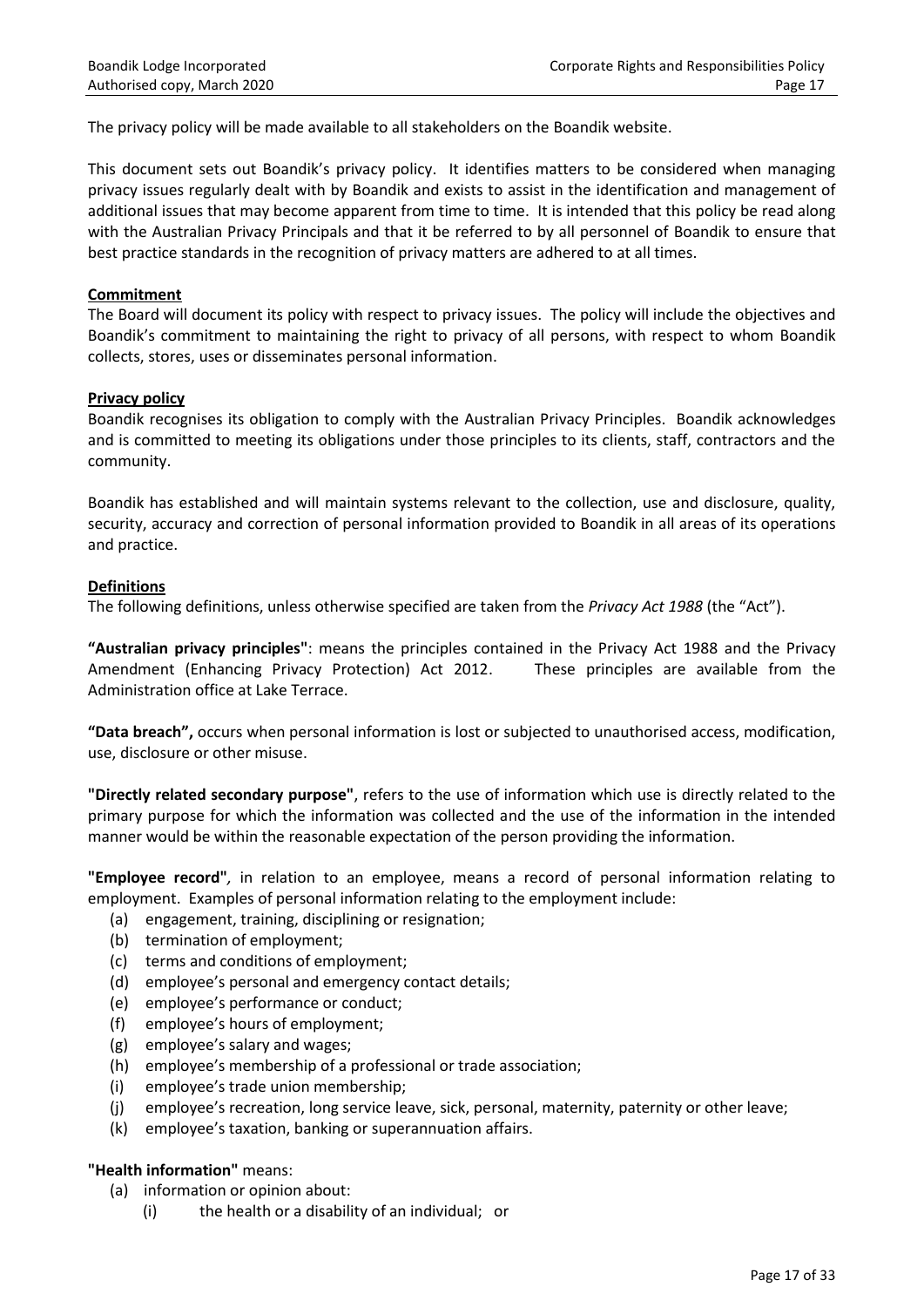- (ii) an individual's expressed wishes about the future provision of health services to him or her; or
- (iii) a health service provided, or to be provided, to an individual; that is also personal information; or
- (b) other personal information collected to provide, or in providing, a health service; or
- (c) other personal information about an individual collected in connection with the donation, or intended donation, by the individual of his or her body parts, organs or body substances.

**"Health service"** means:

- (a) an activity performed in relation to an individual that is intended or claimed (expressly or otherwise) by the individual or the person performing it:
	- (i) to assess, record, maintain or improve the individual's health; or
	- (ii) to diagnose the individual's illness or disability or suspected illness or disability; or
	- (iii) to treat the individual's illness or disability or suspected illness or disability; or
- (b) the dispensing on prescription of a drug or medicinal preparation by a pharmacist.

"Information sharing guidelines – SA Government" summarise , for service providers, the practical framework that supports the provider in appropriate information sharing practice. They provide guidance where there are threats to safety and wellbeing, when consent is and is not given; they outline the process and professional judgements that should underpin the decision making in both circumstances.

**"Responsible person"** A person is responsible for an individual if the person is:

- (a) a parent of the individual; or
- (b) a child or sibling of the individual and at least 18 years old; or
- (c) a spouse or de facto spouse of the individual; or
- (d) a relative of the individual, at least 18 years old and a member of the individual's household; or
- (e) a guardian of the individual; or
- (f) exercising an enduring power of attorney granted by the individual that is exercisable in relation to decisions about the individual's health; or
- (g) a person who has an intimate personal relationship with the individual; or
- (h) a person nominated by the individual to be contacted in case of emergency.

## **"Permitted health situation"**

- 1. A *permitted health* situation exists in relation to the collection by an organisation of health information about an individual if:
	- (a) The information is necessary to provide a health service to the individual: and
	- (b) Either:
		- (i) The collection is required or authorised by or under an Australian law (other than this Act); or
		- (ii) The information is collected in accordance with rules established by competent health or medical bodies that deal with obligations of professional confidentiality which bind the organisation.
- 2. A *permitted health situation* exists in relation to the disclosure by an organisation of health information about an individual if:
	- (a) The organisation provides a health service to the individual; and
	- (b) The recipient of the information is a responsible person for the individual; and
	- (c) The individual:
		- (i) Is physically or legally incapable of giving consent to the disclosure; or
		- (ii) Physically cannot communicate consent to the disclosure; and
	- (d) Another individual (the *carer*) providing the health service for the organisation is satisfied that either:
		- (i) The disclosure is necessary to provide appropriate care or treatment of the individual; or
		- (ii) The disclosure is made for compassionate reasons; and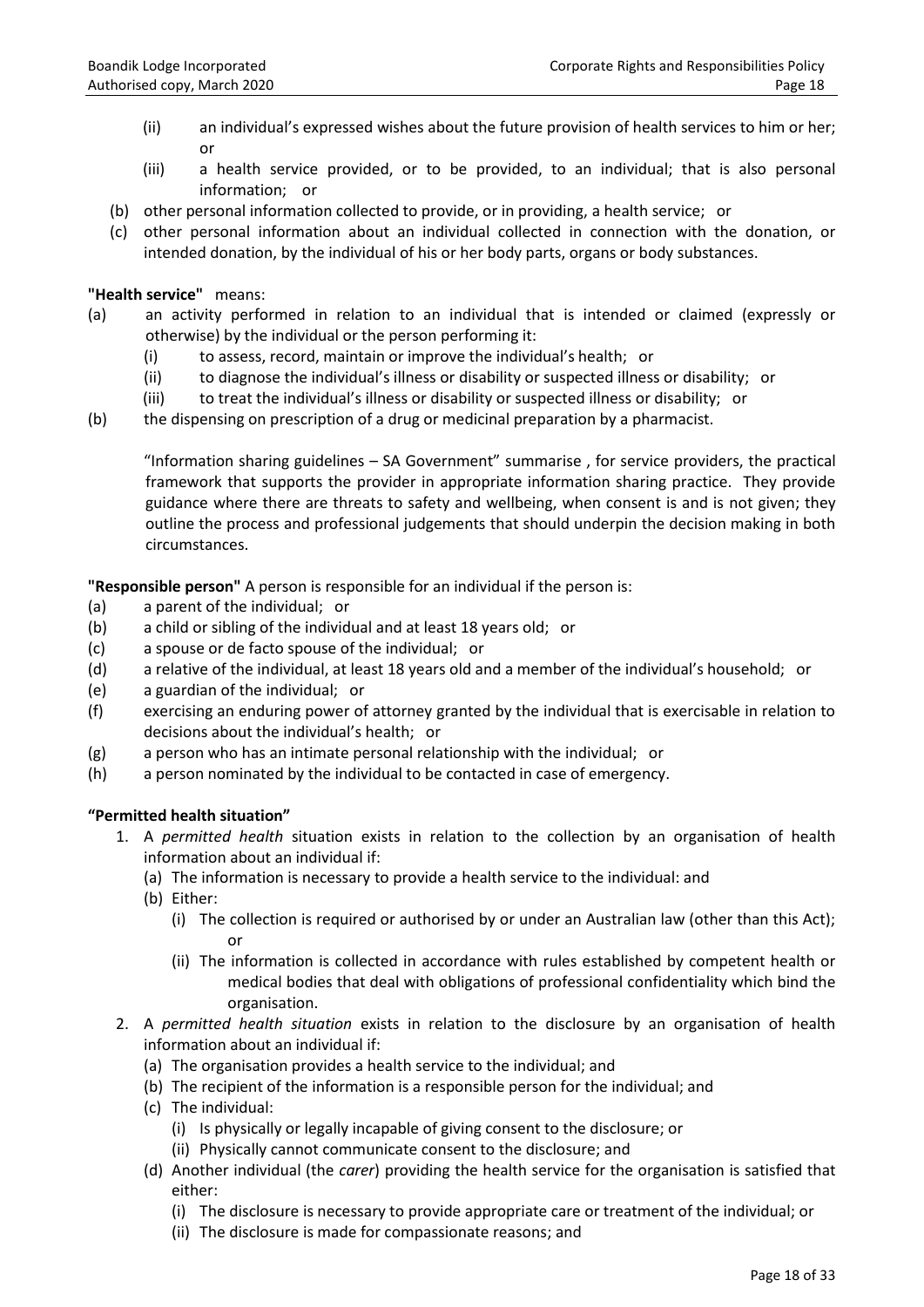(e) The disclosure is not contrary to any wish:

## **"Permitted general situation"**

- 1. A *permitted general situation* exists in relation to the collection, use or disclosure by an APP entity of personal information about an individual, or of a government related identifier of an individual, if:
	- (a) The entity is an entity of a kind specified in an item in column 1 of the table; and
	- (b) The item in column 2 of the table applies to the information or identifier; and
	- (c) Such conditions as are specified in the item in column 3 of the table are satisfied.

| <b>Permitted general situations</b> |                                       |                                                                                    |                                                                                                                                                                                                                                                                                                                                                      |  |  |
|-------------------------------------|---------------------------------------|------------------------------------------------------------------------------------|------------------------------------------------------------------------------------------------------------------------------------------------------------------------------------------------------------------------------------------------------------------------------------------------------------------------------------------------------|--|--|
| <b>Item</b>                         | Column <sub>1</sub><br>Kind of entity | Column <sub>2</sub><br>Item applies to                                             | Column 3<br>Condition(s)                                                                                                                                                                                                                                                                                                                             |  |  |
| 1                                   | APP entity                            | Personal<br>(a)<br>information; or<br>(b)<br>government<br>A<br>related identifier | (a) It is unreasonable or impracticable to obtain the<br>individual's consent to the collection, use or<br>disclosure; and<br>(b) The entity reasonably believes that the collection, use<br>or disclosure is necessary to lessen or prevent a<br>serious threat to the life, health or safety of any<br>individual, or to public health or safety.  |  |  |
| 2                                   | APP entity                            | (a) Personal<br>information; or<br>$(b)$ A<br>government<br>related identifier     | (a) The entity has reason to suspect that unlawful<br>activity, or misconduct of a serious nature, that<br>relates to the entity's functions or activities has been,<br>is being or may be engaged in; and                                                                                                                                           |  |  |
|                                     |                                       |                                                                                    | (b) The entity reasonably believes that the collection, use<br>or disclosure is necessary in order for the entity to<br>take appropriate action in relation to the matter.                                                                                                                                                                           |  |  |
| 3                                   | APP entity                            | Personal information                                                               | (a) The entity reasonably believes that the collection, use<br>or disclosure is reasonably necessary to assist any<br>APP entity, body or person to locate a person who<br>has been reported as missing; and                                                                                                                                         |  |  |
|                                     |                                       |                                                                                    | (b) The collection, use or disclosure complies with the<br>rules made under subsection (2).                                                                                                                                                                                                                                                          |  |  |
| 4                                   | APP entity                            | Personal information                                                               | The collection, use or disclosure is reasonably necessary for<br>the establishment, exercise or defence of a legal or<br>equitable claim.                                                                                                                                                                                                            |  |  |
| 5                                   | APP entity                            | Personal information                                                               | The collection, use or disclosure is reasonably necessary for<br>the purposes of a confidential alternative dispute<br>resolution process.                                                                                                                                                                                                           |  |  |
| 6                                   | Agency                                | <b>Personal Information</b>                                                        | Collection, use or disclosure is necessary for the entity's<br>diplomatic or consular functions or activities                                                                                                                                                                                                                                        |  |  |
| 7                                   | Defence Force                         | Personal Information                                                               | The entity reasonably believes that the collection , use or<br>disclosure is necessary for any of the following occurring<br>outside Australia and the external Territories:<br>(a) War or warlike operations;<br>(b) Peacekeeping or peace enforcement<br>(c) Civil aid, humanitarian assistance, medical or civil<br>emergency or disaster relief. |  |  |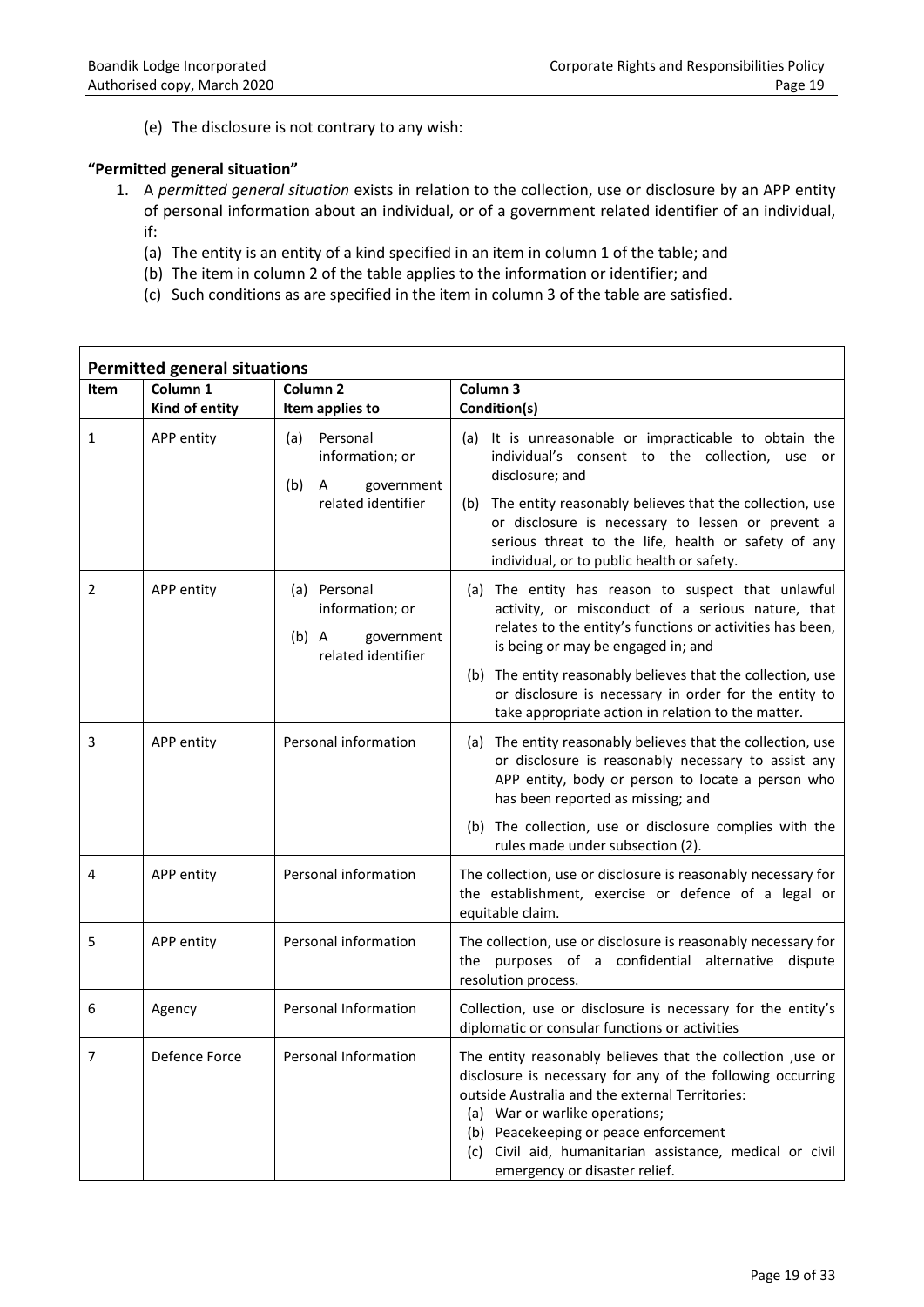2. The commissioner may, by legislative instrument, make rules relating to the collection, use or disclosure of personal information that apply for the purposes of item 3 of the table in subsection (1).

**"Personal information"** means information or an opinion (including information or an opinion forming part of a data base), whether true or not, and whether recorded in a material form or not, about an individual whose identity is apparent, or can reasonably be ascertained, from the information or opinion.

**"Primary purpose"** is the main or dominant reason for which Boandik collects personal information

**"Secondary purpose"** any reason for which information is collected or used that is not the Primary Purpose for its collection and/or use referred to above.

## **"Sensitive information" means**:

- (a) information or an opinion about an individual's:
	- (i) racial or ethnic origin; or
	- (ii) political opinions; or
	- (iii) membership of a political association; or
	- (iv) religious beliefs or affiliations; or
	- (v) philosophical beliefs;
	- (vi) membership of a professional or trade association; or
	- (vii) membership of a trade union; or
	- (viii) sexual preferences or practices; or
	- (ix) criminal record;
	- that is also personal information; or
- (b) health information about an individual.

## **Key concepts**

**Access**: Involves an organisation allowing an individual access to records containing personal information held about them by Boandik. This may include inspecting personal information held or providing a copy of the information.

**Collection**: An organisation collects personal information if it gathers, acquires or obtains personal information from any source and by any means. This includes information not requested or obtained in error.

**Disclosure**: In general terms information is disclosed when an organisation releases information to third parties. Disclosure does not include giving information to an individual about themselves – that is "Access".

**Use**: This refers to the handling of information within an organisation.

## **Scope**

This policy applies to all areas and functions of Boandik which collect, use, disclose, store and/or provide access to Personal Information, including sensitive information and health information about an individual and includes the areas and functions listed below:

- Client entry
- Client care
- Diagnosis and opinions
- Support/life plans
- Client assets, property and resources
- Financial arrangements
- Health and infection control
- Information systems, computers and technology
- Human resources
- Work health and safety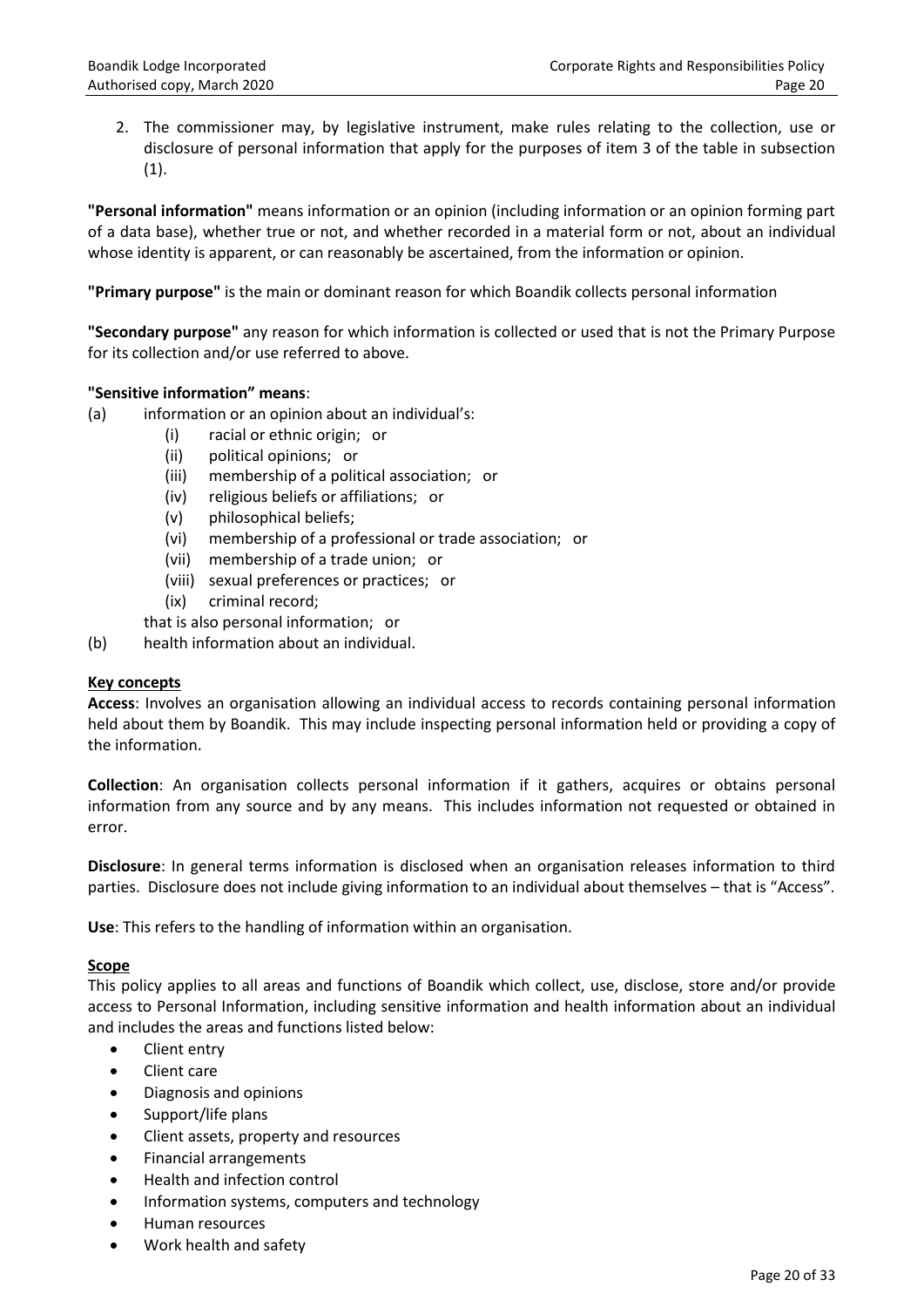- Security
- Organisation records
- Purchasing and contract management
- **•** Professional advice

Health information is both personal and sensitive information. This policy covers all information collected by Boandik where such information may fall within any of these definitions. The policy covers all forms of records maintained by Boandik and applies to staff, contractors, clients and others who do or may have reason to use any information collected and held by Boandik.

This Policy does not apply to a staff employee record access to which may be gained through the grievance policy of Boandik. Where staff attends Boandik for the provision of a health service any information retained from that attendance is health information and is covered by the terms of this Policy.

# **Objectives**

The objectives of the privacy policy are to ensure:

- 1. The only personal information collected is that required by Boandik to effectively and properly care/provide services to the client.
- 2. Personal information which is collected is collected lawfully, fairly and openly, where possible, directly from the individual concerned.
- 3. The person or persons from whom the personal information is collected know the reason for the information being requested, including any secondary purpose, and of any law requiring the collection of the information.
- 4. To ensure that all persons from whom personal information is collected are informed of the identity of Boandik and how to contact Boandik with their concerns on privacy matters including how to access personal information held about them.
- 5. That all persons from whom the personal information is collected are informed of their rights to obtain the records of information provided to Boandik.
- 6. That there is no unauthorised use or disclosure of personal information. There are certain circumstances where disclosure of personal information is required by law. This includes obligations not to conceal a crime or intended crime and allegations of abuse. There is a clear procedure to be followed if there is a data breach.
- 7. That all personal information held by Boandik is kept secure.

# **Responsibilities and accountabilities**

- 1. The chief executive officer and board of directors will be responsible for the establishment and maintenance of the privacy policy.
- 2. The chief executive officer will be accountable to the board for the day to day oversight of information management including the collection, access, correction, storage, use and disclosure of personal information.
- 3. The chief executive officer with the approval of the board will appoint a "privacy officer" who will be responsible to manage the collection, access, correction, storage, use and disclosure of personal information and may seek advice from such appropriate professionals as deemed appropriate including specialist consultants, legal counsel and/or other persons qualified to assist in privacy issues.
- 4. The chief executive officer will ensure that privacy is a consideration in all projects dealing with personal information and will ensure that a privacy impact assessment is undertaken during the design phase of the project.
- 5. Managers, including the chief executive officer, will be responsible to consult and communicate with relevant personnel on issues relating to privacy.
- 6. All employees of Boandik will be responsible and accountable for their role in ensuring that privacy principles are complied with.
- 7. The executive team have been appointed as the data breach response team.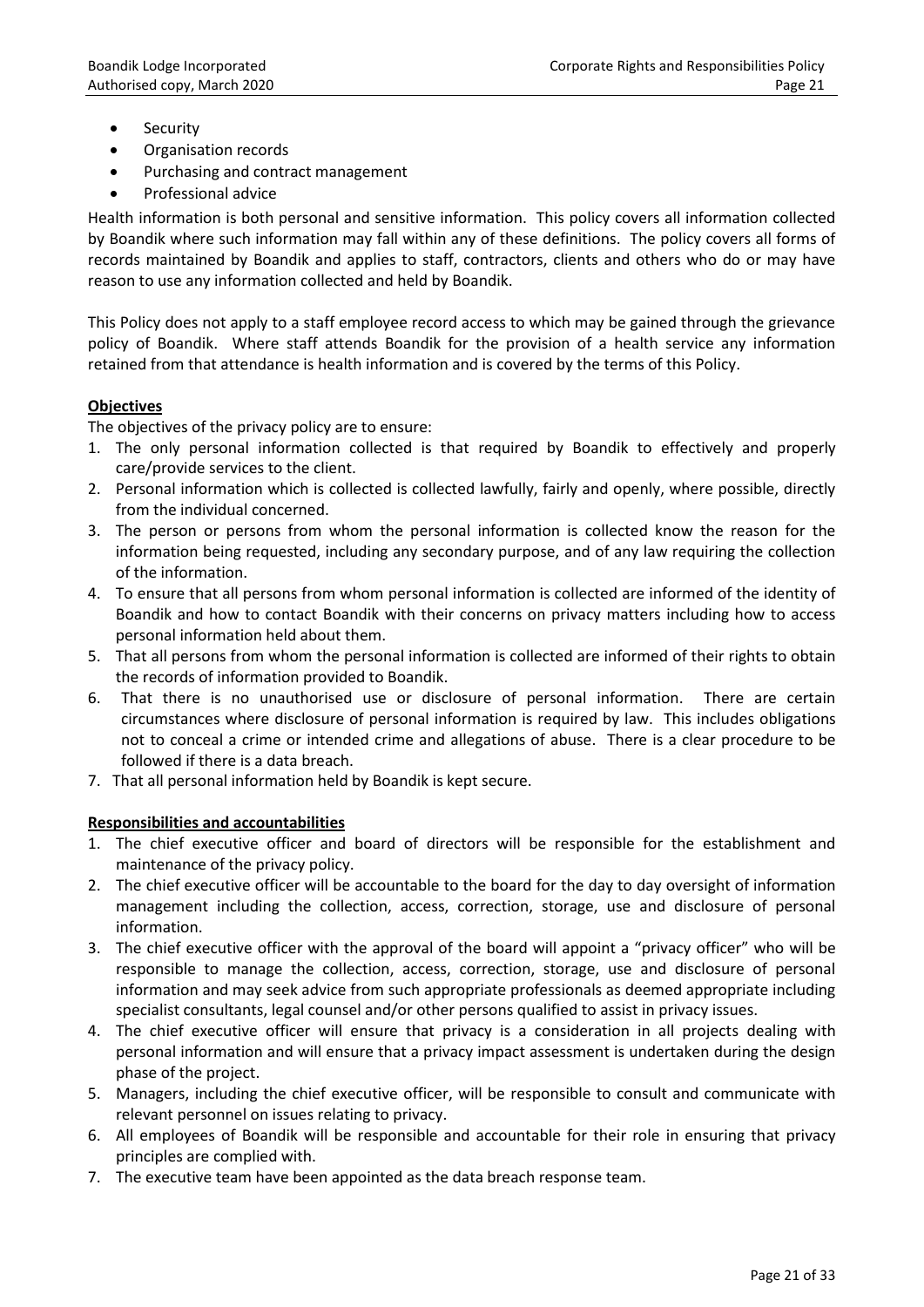## **Collection of information**

- 1. Staff of Boandik are authorised to collect only that information which is necessary for the performance of the service requested of Boandik by the client. If information is given to staff that is irrelevant to such purpose or purposes it should not be recorded or if recorded shall be destroyed by the staff member as soon as possible after its collection. (See "destruction of information" below).
- 2. Information may be collected for a permitted general situation or a permitted health situation.
- 3. Information should be collected directly from the client. If it is not possible for any reason to collect the information from the client directly a responsible person may be requested to provide the information needed. (See "collection of information from third parties" below).
- 4. At any time staff collect personal information, or as soon as possible thereafter, staff shall identify themselves to the client by their first name and shall identify their position in Boandik and the purpose for which they are collecting the information.
- 5. When personal information is initially being collected from an individual staff requesting such information will:
	- (a) Identify themselves and their position within Boandik and, if necessary, give the name of Boandik;
	- (b) If not already done so, provide details to the client on how Boandik may be contacted;
	- (c) Advise the client of the primary purpose for which the information is being collected and any directly related secondary purpose for which such information may be used or disclosed;
	- (d) Advise the client of their right to access information held by Boandik in respect to them;
	- (e) If the information being collected is to be passed on to another organisation the staff shall advise the client accordingly and seek the client's consent for the information to be passed on. Such consent shall be placed on the file with the information recorded and, if reasonably possible, checked by the client and signed by them to authorise such disclosure;
	- (f) If any legal requirement has been imposed requiring the collection of information from the client this fact is to be identified to the client;
	- (g) The client should be advised of the consequences likely to flow to the client if any information requested of the client is not provided.
	- (h) The client should be requested to advise of any circumstance which may lead to inadvertent release of information to persons who the client does not want information to be released to (see contact procedures below).
- 6. Where the consent of the individual is requested for the use and or disclosure of personal information such consent must be given separately from any consent for treatment or other service provided by Boandik. Consent given with respect to treatment is not consent to deal with information about the individual.
- 7. Where possible, prior to the client attending Boandik written advice on the need to collect personal information, its storage, use and disclosure will be provided to the client. Such advice will include information required by the client to access their record for the purpose of ensuring its accuracy and correction if necessary.
- 8. Where, in the course of providing services to clients, information is recorded such as clinical notes, plans, charts, records of diagnostic tests, records of treatment and medication such information is to be recorded accurately and only in prescribed files. Only information relevant to the needs of the client is to be recorded.

## **Collection of personal information from third parties**

- 1. Where information is obtained from a third party or, for whatever reason, required personal information cannot be obtained directly from the client, persons who are requested to provide information on behalf of the client are to be identified, particularly where the person is a responsible person for the individual, and a record, including contact details, kept of the circumstances of their attendance and the information obtained.
- 2. Where possible, as soon as is reasonably practicable after the collection of information from third parties, including a person responsible, the privacy officer or a person delegated by the privacy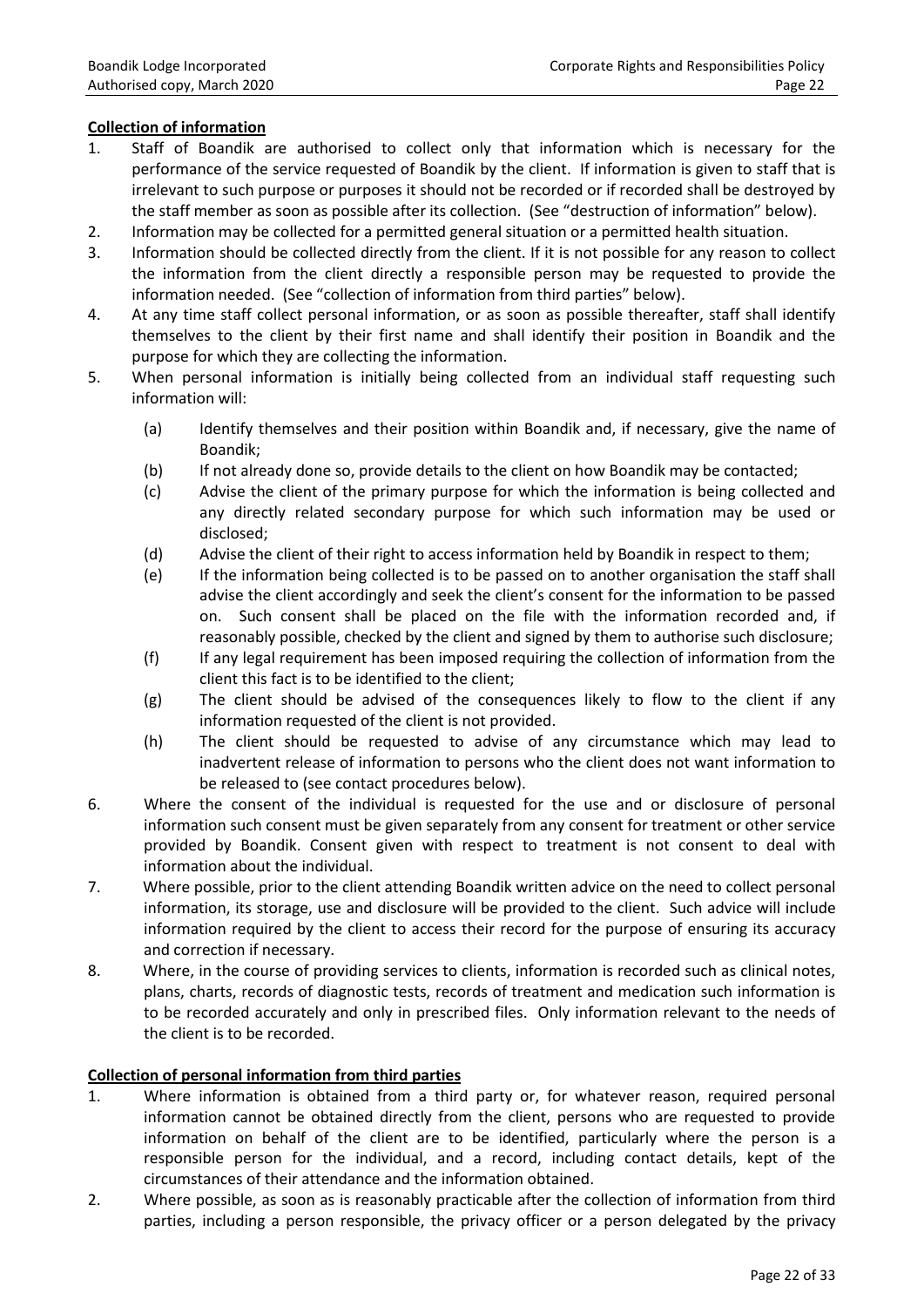officer to perform the task shall refer all information provided to the client for verification of its accuracy and completeness.

3. Staff should remain mindful that personal information, in particular sensitive information including health information, required to be collected may not be known to the third party being requested to provide information. Third parties, including a responsible person, should not be requested to confirm such information previously obtained except where consent to discuss such information with the third party is recorded on the file or in the case of a serious threat to the health or welfare of the client.

## **Use and disclosure of information**

Boandik will not use or disclose personal information about an individual for a purpose (the secondary purpose) other than the primary purpose unless:-

- 1. The secondary purpose is directly related to the primary purpose and the person could reasonably expect the organisation to use or disclose the information for the secondary purpose.
- 2. The individual has consented to the use and disclosure.
- 3. Health information is to be used for research or compilation of statistics relevant to public health or safety and it is not practical to obtain the individual's consent. In these situations the use or disclosure must be conducted in accordance with the National Privacy Principles and Boandik must be sure that the information will not be disclosed to others or personal information derived from the health information.
- 4. A permitted general situation exists.
- 5. A permitted health situation exists.
- 6. The information is required to comply with legislative requirements including the Australian Privacy Principles and the SA Government Information Sharing Guidelines.

Boandik can disclose health information about a client to a person who is responsible for the client if:-

- 1. The client is physically or legally incapable of providing consent or
- 2. Physically cannot communicate consent or
- 3. The disclosure is necessary to provide appropriate care or treatment or
- 4. The disclosure is made for compassionate reasons.

In all of the above circumstances the disclosure must not be contrary to any wish expressed by the client.

## **Retention of information**

- 1. As a general rule all information collected by Boandik for use in providing a service to its clients will be retained by Boandik for seven (7) years following the date of the last service provided to the client. Records for clients who are aboriginal will be retained indefinitely.
- *2.* Personal Information collected which is not relevant to the services requested will not be retained but shall be destroyed as soon as practicable after collection.
- 3. At the time any file maintained by Boandik is considered to be finalised such files are to be referred to the privacy officer for a determination of the period the file is to be retained.

The retention period of any file is to be recorded by the privacy officer on the outside of the file.

Health records of adult clients are to be maintained for a minimum of seven (7) years following the date of the last recorded service provided to the adult client.

## **Verification of information**

- 1. As soon as possible after the collection of personal information a copy of the recorded information provided by the client or third party is to be given to them for review to ensure that the information recorded is correct.
- 2. Processes will be established to ensure Boandik is advised of changes to client information.
- 3. On each occasion a client returns to Boandik, any existing records are to be retrieved and verified against any further information received to ensure all records are accurate, complete and up-todate.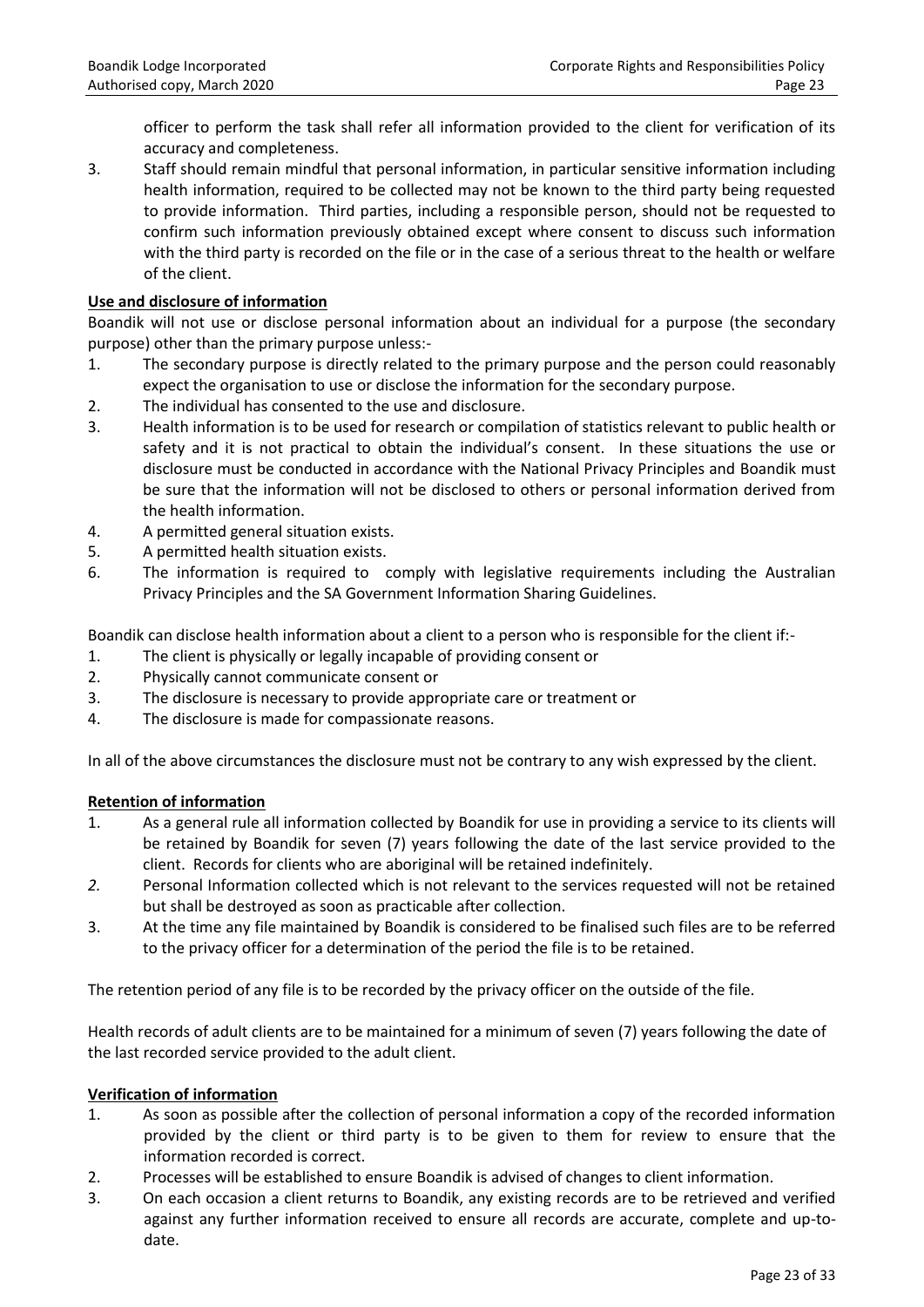- 4. Except in the circumstances outlined in "collection of information from third parties" no review of information held by Boandik will be undertaken with a third party without the specific authorisation, in writing, of the individual.
- 5. An individual may, at any time, request access to information held by them for the purpose of verifying the information held (see minor requests below).

## **Contact process**

Staff of Boandik may often have cause to contact persons about their record. In such situations the fact that a record has been collected may be revealed to a third party leading to a breach of privacy. This may occur when making follow up calls to check on a client's progress or in submitting accounts to the client on organisation letterhead.

- (a) If specifically requested contact with a client by mail will not be sent in labelled envelopes. All staff collecting information will ensure that clients are advised of the usual procedure in sending mail in labelled envelopes.
- (b) Staff contacting the client by telephone shall identify the client before identifying Boandik in any telephone contact so as to ensure the client's privacy is not compromised. Messages should not be left on answering machines or with third parties without the consent of the client.

## **Security of information**

- 1. Only staff specifically authorised or required to use or refer to it may have access to any personal information in respect of clients held by Boandik. Any unauthorised disclosure or use of personal information by staff will result in disciplinary action which may include instant dismissal from employment.
- 2. All personal information held by Boandik which may contain any sensitive information will be secured. If in electronic form it will be protected by password only known to relevant staff, if in written format it will be in lockable filing cabinets or similar facilities. Where this is not practicable, for example where access is required continually, all records used in such circumstances are to be maintained under the constant supervision of a responsible staff member and access limited to persons requiring access to the record for the provision of services by Boandik.
- 3. Files may be taken out of the office for review with a client, by staff that work from home or at a different part of the organisation. The files will be transported in a locked bag as per the relevant procedures.
- 4. Sensitive information retained in safe storage will be removed from such safe storage only for the use of staff members tending to the provision of services to the client or for other legitimate reference.
- 5. Equipment used for transfer of information has appropriate security measure in place. Facsimile machines are located in an area that is lockable with access only available to authorised staff.
- 6. The privacy officer will be consulted prior to any personal information held on files being copied or disclosed to third parties. The privacy officer will determine whether the written consent of the client is required before personal information can be released. Copies of information made in accord with this policy are to be treated as if they were original records.
- 7. Any breach by staff of items 2 to 4 above may result in disciplinary action being taken by Boandik.
- 8. Boandik will act promptly and proactively if a data breach occurs in accordance with the data breach response proactive.
- 9. A data breach must be reported to the department head immediately staff are aware of the breach.

## **Destruction of information**

- 1. All personal information no longer required which is in written or paper form is to be destroyed by means of confidential shredding, pulping, burning or disintegration of the written documents. This will occur seven years from the last service provided to a client other than aboriginal clients whose records will be kept indefinitely.
- 2. Electronic records will be deleted from databases at the same time as the destruction of written or paper documents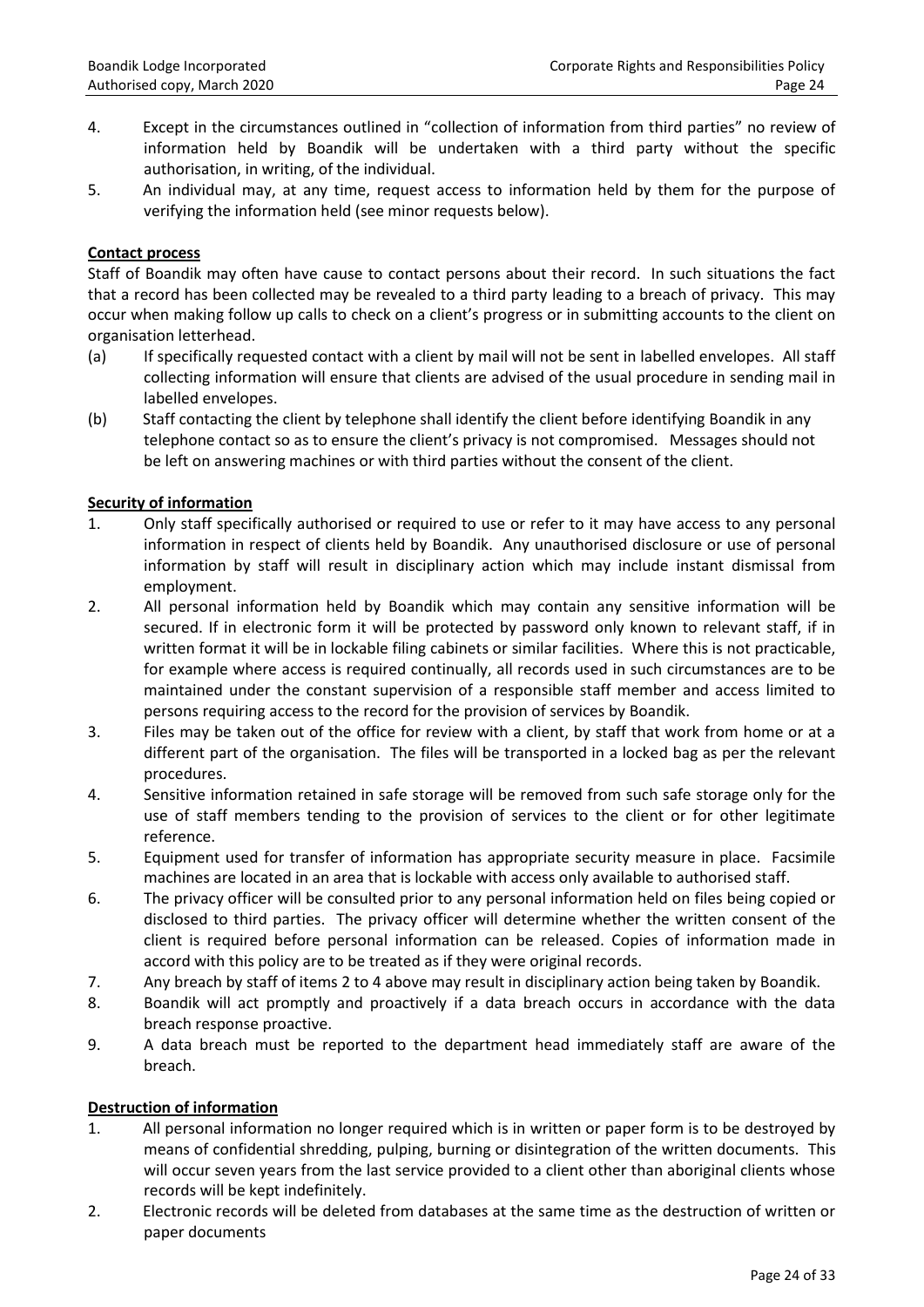- 3. A suitable contractor who provides a guarantee of secure destruction may be engaged to dispose of information held in written or paper form. A certificate is to be requested from such contractor confirming destruction of the said records.
- 4. Electronic records are to be overwritten before deletion. All electronic data storage devices, including back up devices, are to be audited at least once every 18 months to ensure no nonessential data is retained in electronic form.
- 5. All discs, including hard drives, are to be degaussed prior to sale or disposal so as to ensure no electronic date continues to be stored thereon.
- 6. A register is to be maintained with details of all files destroyed which includes CIM number, name, Boandik service, date of entry, date of departure and date file was destroyed.

## **Openness**

- 1. Boandik is bound by this policy to comply with the Australian Privacy Principles and all staff of Boandik shall comply with such principles and respect the rights of clients to privacy and access to their records.
- 2. All persons providing personal information to Boandik shall be provided with written advice on the reasons for the collection of the personal information, the purpose for which the information is to be used and the person's rights of access to and, if necessary, correction of, any information held by Boandik.
- 3. Staff are authorised to and shall, on request of any person, advise that person in general terms of the kind of personal information held by Boandik as follows:
	- Medical records;
	- Nursing notes;
	- Pharmacy records;
	- Address details:
	- Emergency contact details including names of next of kin.
- 4. Any persons requesting access to personal information held by Boandik shall be advised of the requirements of Boandik's access policy.
- 5. Clients will receive an annual reminder in newsletters of the privacy policy, confidentiality requirements and their ability to request access to records.

# **Access to records**

- 1. On all occasions on which personal information is collected, the client or the person from whom the personal information is collected will be shown the original record or be provided with a copy of the personal information collected for the purpose of verifying the accuracy of the information recorded.
- 2. The client has the right to decide the personal information that is provided to an external person or authority. However there are certain circumstances where this can be overridden, including when:-
- 3. There is an obligation not to conceal a crime or intended crime
- 4. Disclosure may be required in the person's interest, eg allegations of abuse
- 5. In these situations the department head will consult with the privacy officer before information is released. The release of this information will be recorded in the register.
- 6. With the exception of minor requests for Information (see below) as a general rule persons requesting access to information held by Boandik will be asked to put their request in writing identifying themselves and their contact details and stating the information required.
- 7. Upon receipt of a request for access to information the privacy officer will undertake all reasonable steps to ensure the identity of the person requesting the information and, if the person is a responsible person, confirm that person's identity and status as a responsible person.
- 8. On satisfying themselves as to the identity and status of the party requesting access the privacy officer will enter details of the request into a record maintained for the purpose of recording requests for access, record the details of the person requesting the information and any subsequent action in respect of each request.
- 9. The privacy officer will assess all requests for access to personal information to determine that no information requested or for which release is proposed identifies or impacts upon the privacy of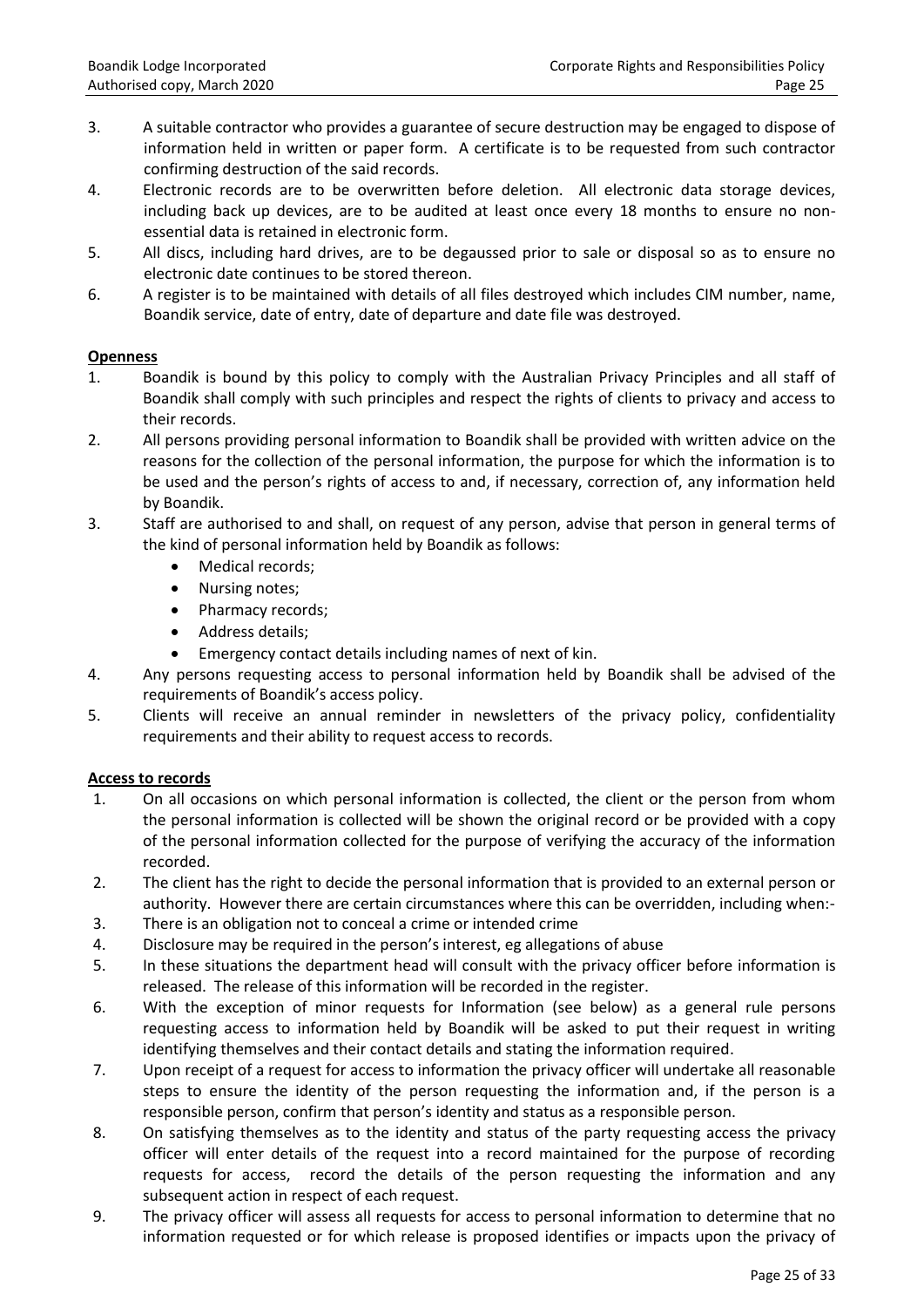any other person. In such case any information which tends to identify another person will be deleted prior to release.

- 10. Prior to release of information to an individual the privacy officer may, if deemed by them to be appropriate and if acceptable to the person requesting the information, arrange an opportunity to discuss the information to be provided in order that the information may be properly understood and is not taken out of context particularly where such information may be distressful to the individual concerned.
- 11. Information will not be released if the release of such information is likely to endanger the life, health or safety of any individual, including the person requesting the information and the person about whom release of the information is sought.
- 12. Information of a commercial nature will not be released unless management of Boandik approves such release.
- 13. Boandik will not, except on advice from competent legal counsel, release personal information under this policy if the purpose of the request is to obtain information in respect of Boandik which may be used against Boandik in legal proceedings and is not otherwise discoverable in pre-trial proceedings.
- 14. The privacy officer may refrain from responding to a request for release of or access to personal information if, in the opinion of the privacy officer after consultation with the chief executive officer/department head such request is frivolous or vexatious. The privacy officer will maintain a record of all such requests and their reasons for refusing release.
- 15. Information, the release of which is prevented by law or release of which is likely to prejudice lawful enquiries, will not, following consultation with the policing authority, be released without authority.
- 16. Where a request for the release of information is refused the privacy officer will (unless requested to withhold the information by a law enforcement body) advise the person requesting release of the information the reason for the refusal to release the information sought and the avenues of appeal available to them.
- 17. Where possible receipt of a request for release of or access to personal information will be acknowledged immediately and the information requested provided to the person requesting it within 14 days of receipt of the initial request.
- 18. Information provided in response to an application may, if requested by the person, be transmitted by facsimile or electronic means only if the privacy officer is satisfied that the information to be provided will be received in a secure environment.
- 19. Where possible information will be personally delivered to the person requesting the information. Where delivery by mail is requested information will be posted by registered mail at the cost of the person requesting the information.
- 20. Information will be provided to third parties, eg legal representatives, only on receipt of a signed authority from the person in respect of whom the information is held. The original of such authorities will be retained by the privacy officer and a copy placed on the client file with a record of the date and information provided.
- 21. Unless specifically instructed by the client to the contrary medical records may be passed to nontreating medical practitioners if considered to be a directly related secondary purpose for the care and welfare of the client for the purposes of obtaining specialist advice and/or opinions respecting the clients care and proposed medical procedures, tests and similar purposes.
- 22. Upon receipt of a request for release of or access to personal information the privacy officer will assess the request and the costs involved in providing the information. The privacy officer will, after estimating the cost, contact the person requesting access and advise them of the likely cost of providing the information requested. The person requesting access may then amend their request or confirm their request on the basis of the amount to be charged. The amount charged will not exceed the actual cost of providing the information requested.
- 23. If, upon provision of information, the person provided with the information advises of an error in the information provided the privacy officer will take written instructions of the nature and details of the error or errors reported and will append such written instructions to all documents which are or are likely to be affected by the error.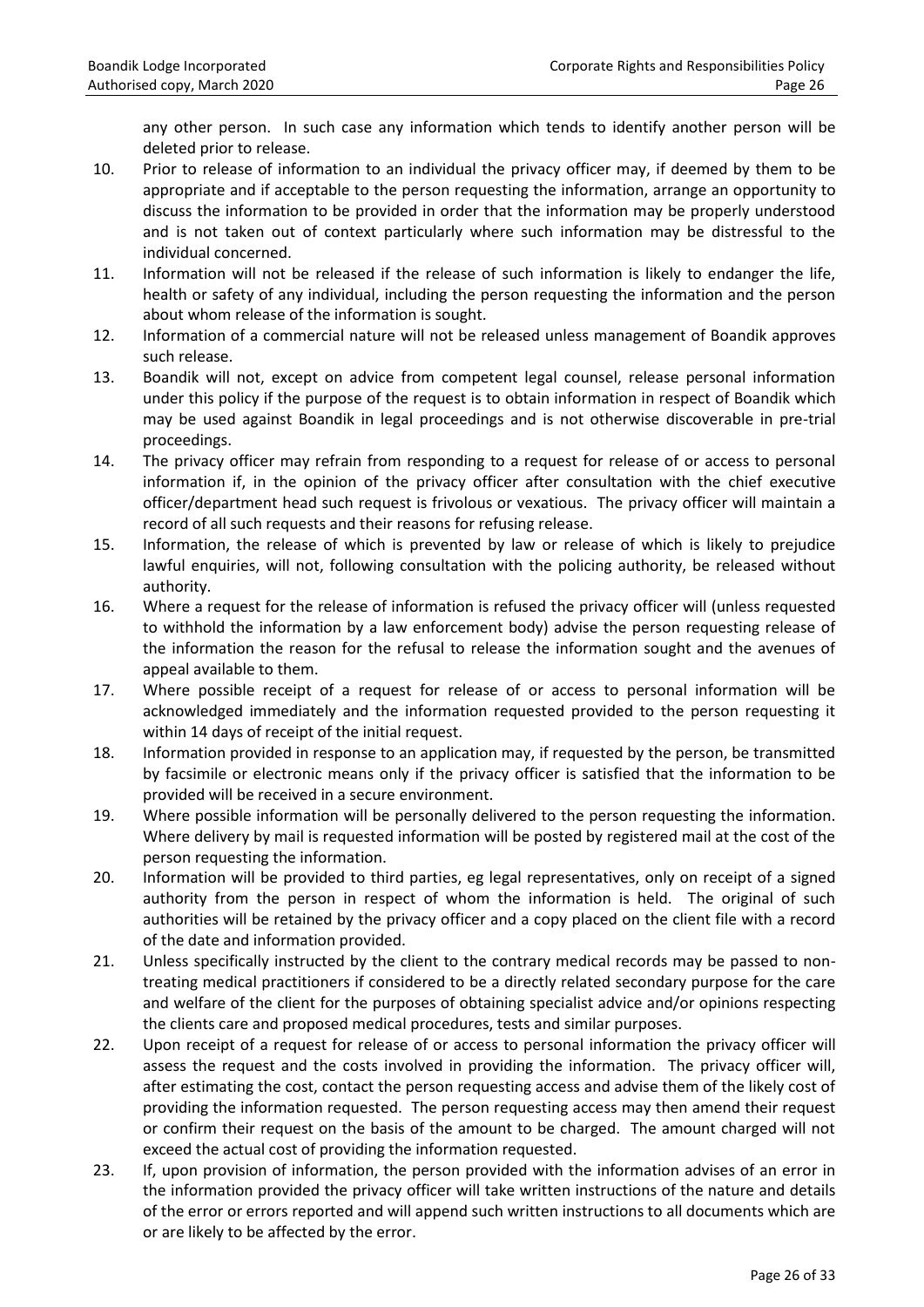24. As a general rule original documents will not be provided in response to an application for access unless such are specifically requested. If original documents are requested the privacy officer will ascertain the need for such access and will obtain legal advice before releasing original documents.

## **Minor requests for access**

- 1. A minor request for Information is made when a person seeks to view their record in person merely to check information readily available. The purpose of such access is to allow the person requesting access to verify information held.
- 2. A person may have access to their record if such records are readily available at the time of the request.
- 3. The staff member of whom the request has been made, upon establishing that the person requesting access is the person about whom the information has been recorded and that the person only wishes to view the information, shall allow the person access to the information.
- 4. Access granted in this manner will be supervised by a staff member and the record kept under control of the staff member at all times. The staff member may answer any questions asked by the individual and may explain the meaning and context of the information viewed.
- 5. Photocopies of a limited number of documents may be taken.
- 6. A record of such access will be recorded consisting of the date of the access, details on how the person's identity was established, a record of any copies of documents taken and any amendments advised.
- 7. Amendments should be advised and such advice recorded but no alteration to any documentation permitted.
- 8. Any questions in respect of minor requests must be referred to the privacy officer.

## **Cross-border disclosure**

Boandik may provide information to a responsible person who lives outside Australia. The client will have provided permission to disclose the information to the responsible person or it will be a permitted health situation. There are no other circumstances that would require Boandik to provide information to an entity outside Australia.

# **Correction of records**

- 1. Following a grant of access to a record, a person about whom personal information is held may request in writing that the personal information held be amended or corrected.
- 2. All requests to amend or correct personal information held are to be referred to the privacy officer, who will record details of the request in a register maintained for the purpose of recording requests for access.
- 3. The privacy officer on receipt of a request to amend or correct personal information will append to any original written record details of the correction requested in such a manner that the amendment is readily apparent as a correction.
- 4. At no time is a written record to be altered or the original record obscured, erased, cut out or otherwise made unreadable.
- 5. No subsequent use and/or disclosure of any written record is to occur without use and/or disclosure of the amendment.
- 6. In the case of electronic or other forms of data storage a new record will be made recording the date of effect as the date the correction or amendment was made and will be cross referenced to the original record in order that the original of the record may be accessed if required.

# **Identifiers**

Boandik will assign each client, where necessary, a unique identifying cypher that may be used for reference within Boandik. This cypher shall bear no resemblance to any existing number used by any other organisation, government department or agency, eg social security number, Medicare number or tax file number.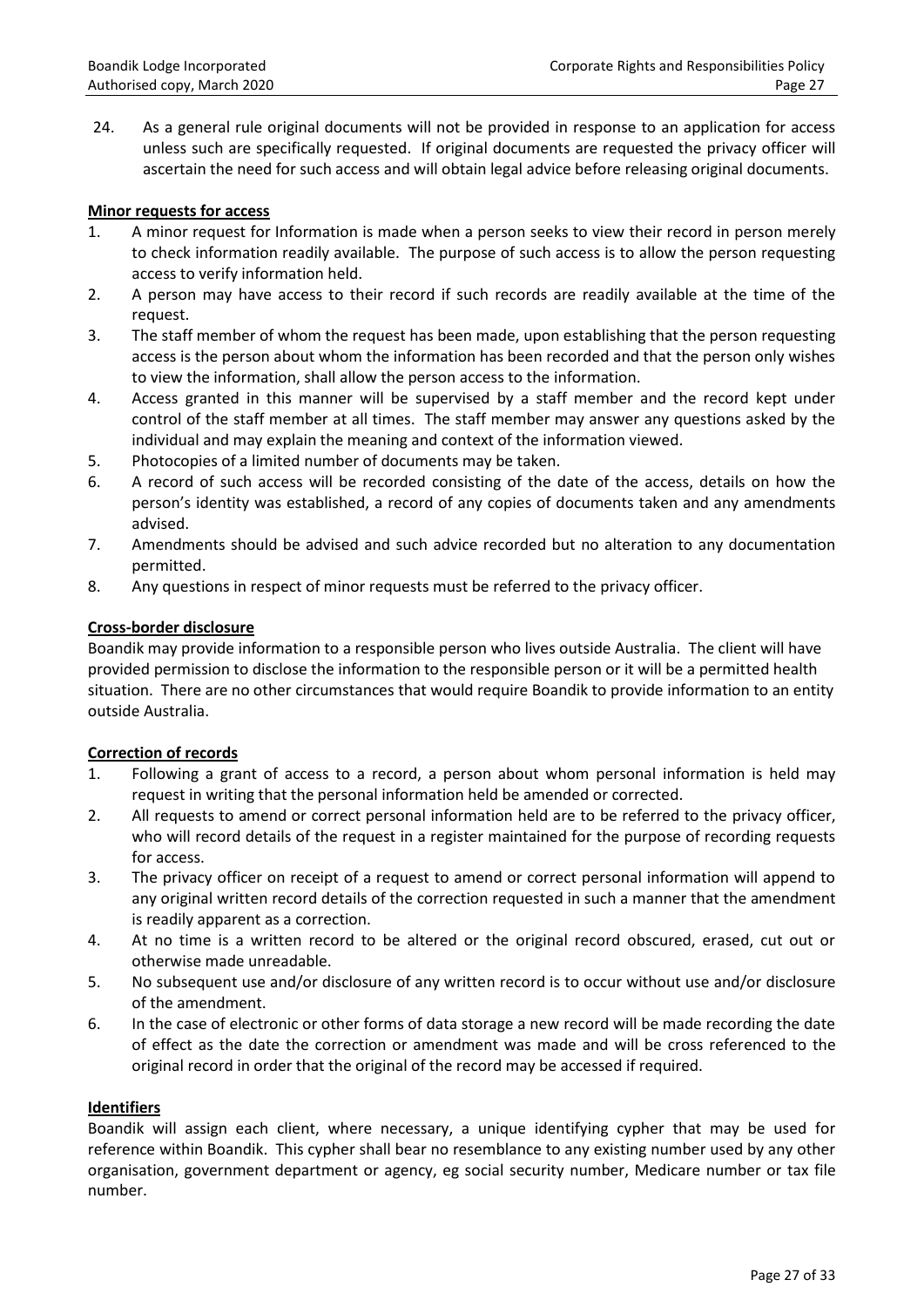# **Anonymity**

- 1. Unless required by law or for the provision of services to the person, no personal information tending to identify the person will be requested or recorded by Boandik.
- 2. All persons attending Boandik are to be advised that information provided to Boandik may be given anonymously.
- 3. All persons attending Boandik are to be advised that while they have a right to remain anonymous certain information will be required and that services cannot be provided to them unless their identity is recorded used or disclosed.

## **Complaints**

- 1. Any complaint, written or oral, respecting any privacy issue is to be referred immediately to the privacy officer who will record and investigate the details of the complaint and maintain a statistical record of the type of complaint, section involved, form of breach (if any) and other details relevant to ensure an accurate assessment of the operations of the Privacy Policy.
- 2. The complainant is to be contacted by the privacy officer immediately the complaint has been received or within 24 hours weekdays, the following Monday for complaints received on weekends, and such contact is to be recorded on the relevant file and will record the complainant's version of events and their expectations.
- 3. On being contacted by the privacy officer the complainant is to be advised of the privacy officer's role to investigate the complaint, procedures to be followed and advice on how to contact the privacy officer directly, if necessary, being given the privacy officer's contact number to enable follow up of the complaint.
- 4. The privacy officer must assure themselves of the identity of the complainant who should be asked to put their complaint in writing if this has not already been done.
- 5. The privacy officer will investigate the complaint and may question staff in respect of the matter, examine documentation and systems to identify any shortcomings in procedures and/or this policy and to satisfy themselves as to any action needed to prevent any further breach of privacy.
- 6. Upon completion of the Investigation the privacy officer will prepare a report to the Chief Executive Officer with any recommendations for changes of procedure, this policy, disciplinary action or any other matter considered relevant by the privacy officer.
- 7. Upon completion of the investigation the complainant is to be advised of the results and any corrective action to be taken. As considered appropriate by the privacy officer this report may be given in writing, by face to face contact or by telephone with a record of the advice given to the complainant and their response recorded on the file.
- 8. If the matter cannot be resolved following investigation the complainant is to be advised of their rights under the Privacy Act or any relevant code and a report prepared for the appropriate body.
- 9. All complaints are, at all times, to be handled in a respectful manner with due consideration to be given to the rights of the complainant.
- 10. In the event that a complainant behaves in a vexatious, unreasonable or disrespectful manner the privacy officer may, at their discretion, discontinue the investigation, but in such case must record their reasons for so doing on the relevant file.
- 11. In the event that the privacy officer finds a complaint to be frivolous or unfounded after investigation, this fact will be recorded on the relevant file including the reasons for reaching the belief that the complaint is frivolous.
- 12. The privacy officer will keep a record of all complaints received and provide a report on comments and complaints to the quality committee bi-monthly.

The privacy officer and the chief executive officer will monitor the statistics on complaints to ensure that recurring problems are effectively dealt with.

## **Policy review**

The application of this policy will be monitored and reviewed by the privacy officer through the conduct of internal and external audits and monitoring of the complaints system. Internal systems audits will be conducted annually by the privacy officer and relevant employees. A report on the findings of such internal and external audits shall be provided to the board of directors.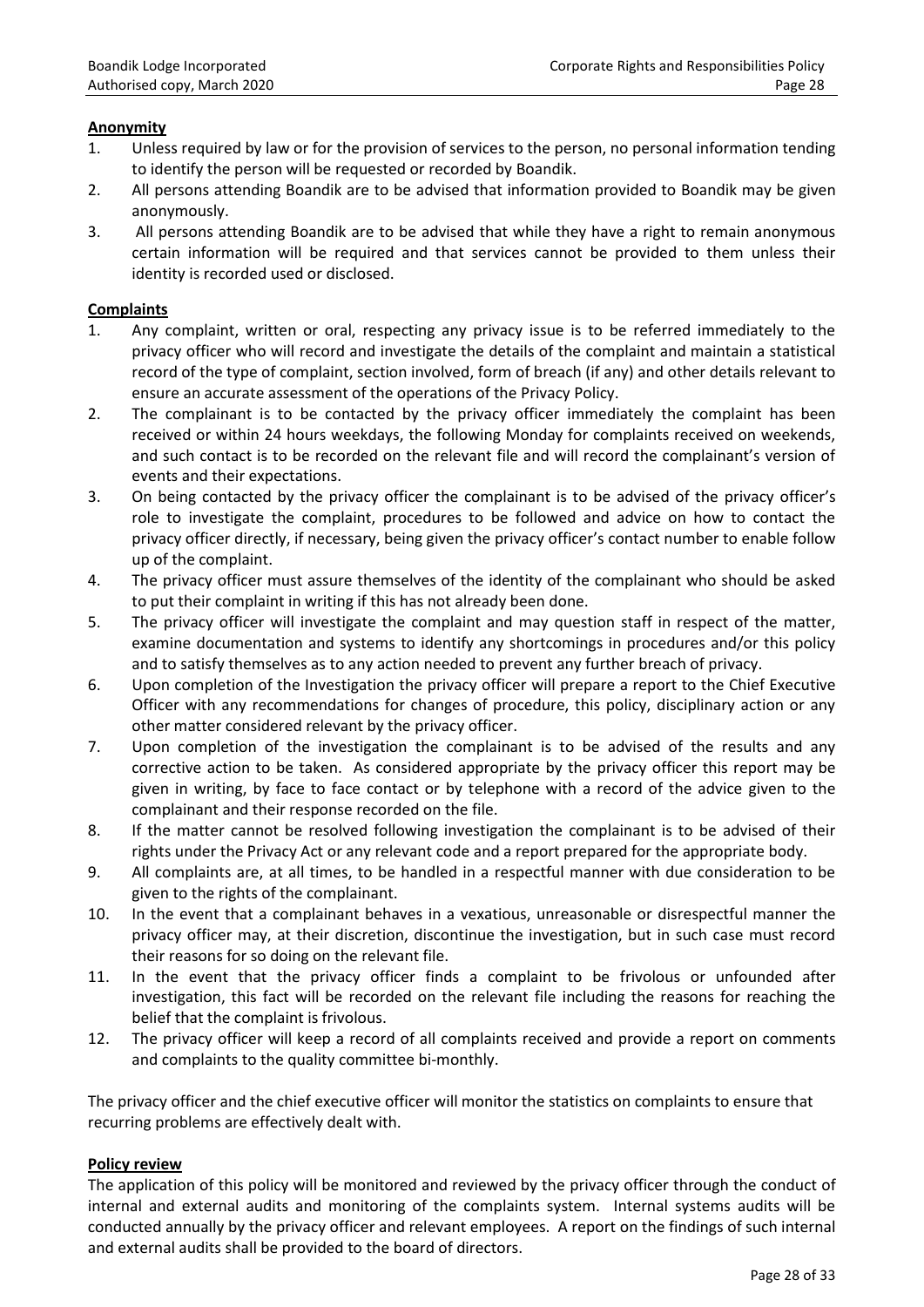To ensure compliance with privacy principles, relevant personnel will conduct annual inspections of Boandik's documentary security facilities and procedures including waste disposal and submit reports to the privacy officer who will submit a report to the board of directors on Boandik's compliance with this policy and the Australian Privacy Principles.

External audits could be conducted by:

- 1. Relevant statutory authorities
- 2. Privacy consultants approved by the board of directors
- 3. Industry bodies

## **Staff training**

All new staff will be instructed in this policy and the importance of adhering to privacy principles in their initial induction training. Any changes to the policy will be advised to all staff. Adherence to this policy and the privacy principles is a fundamental term of each employee's contract of employment, a breach of which will lead to disciplinary action including, if warranted after investigation, dismissal from employment.

## **Outcomes**

Risks to the privacy of clients and their records arising out of deliberate or inadvertent breaches of the Australian Privacy Principles will be identified, assessed and controlled.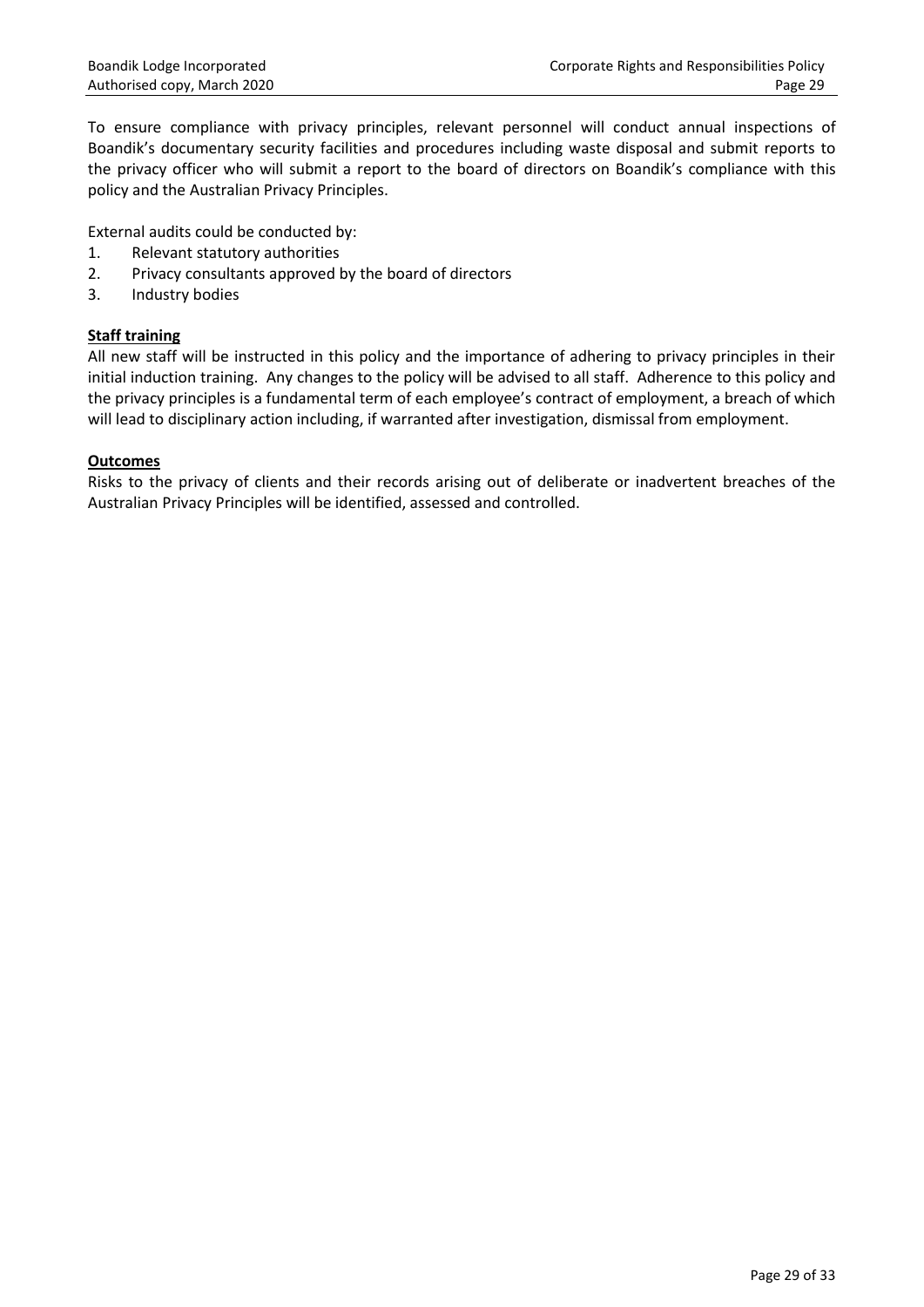# **Human relations**

## **Introduction**

Many of the issues that apply to the Boandik community are the same as those that apply anywhere. This impacts on the rights of clients, and as well some of the problems that clients may experience such as sexual harassment, and the potential for sexual assault. Wherever possible, protocols that are used in the wider community for dealing with problem behaviour such as sexual harassment, or sexual assault should be used within Boandik, so that clients here have the same rights and responsibilities as the general community.

In dealing with sexuality in residential homes at Boandik there are two broad objectives.

- 1. To ensure that residents have the same rights and freedoms to pursue their lives, including sexual aspects, as people in the community generally. Because of the communal living arrangements at Boandik at times extra flexibility is required to ensure that residents are given the opportunity to have desired experiences while maintaining privacy.
- 2. Within Boandik there is an "at risk" population of residents who need protection. These residents fall into two groups:-
	- those with cognitive impairment who may not be able to provide consent for sexual activity.
	- those with impaired communication. These residents may not be able to indicate clearly by either verbal or physical means their lack of consent.

Our duty of care to these residents is to protect them from unwanted sexual activity that may leave them with emotional trauma, as well as the potential for physical illness, eg sexually transmitted disease. Residents at risk include those who receive unwanted sexual advances, and disinhibited residents who engage in sexual behaviour they would not have otherwise sought, and then suffer negative consequences.

## **Relationships**

Clients have a right to form a range of friendships of their own choice. Adult relationships may include close friendships involving sexual expression.

Clients should receive individualised support and education to enable them to make decisions about relationships and lifestyle choices.

Individuals should be assisted to maintain feelings of self-worth independently of having a partner, and independently of their sexuality.

When two adults make a choice to be or to live as a couple, their decision should be supported on an individual basis.

## **Abusive practices**

A practice is abusive if it infringes the rights of another person, and cannot be justified as benefiting the person.

## **Limitations on expressing emotions and sexuality**

Boandik will support the social and legal limits on expressing emotions and sexuality that are accepted and upheld in the general community.

Social limits on behaviours are limits that are very commonly supported in the community and are upheld in the law.

Restrictions on the way a person expresses emotions and sexuality may be considered if a person's behaviour interferes with the rights of others.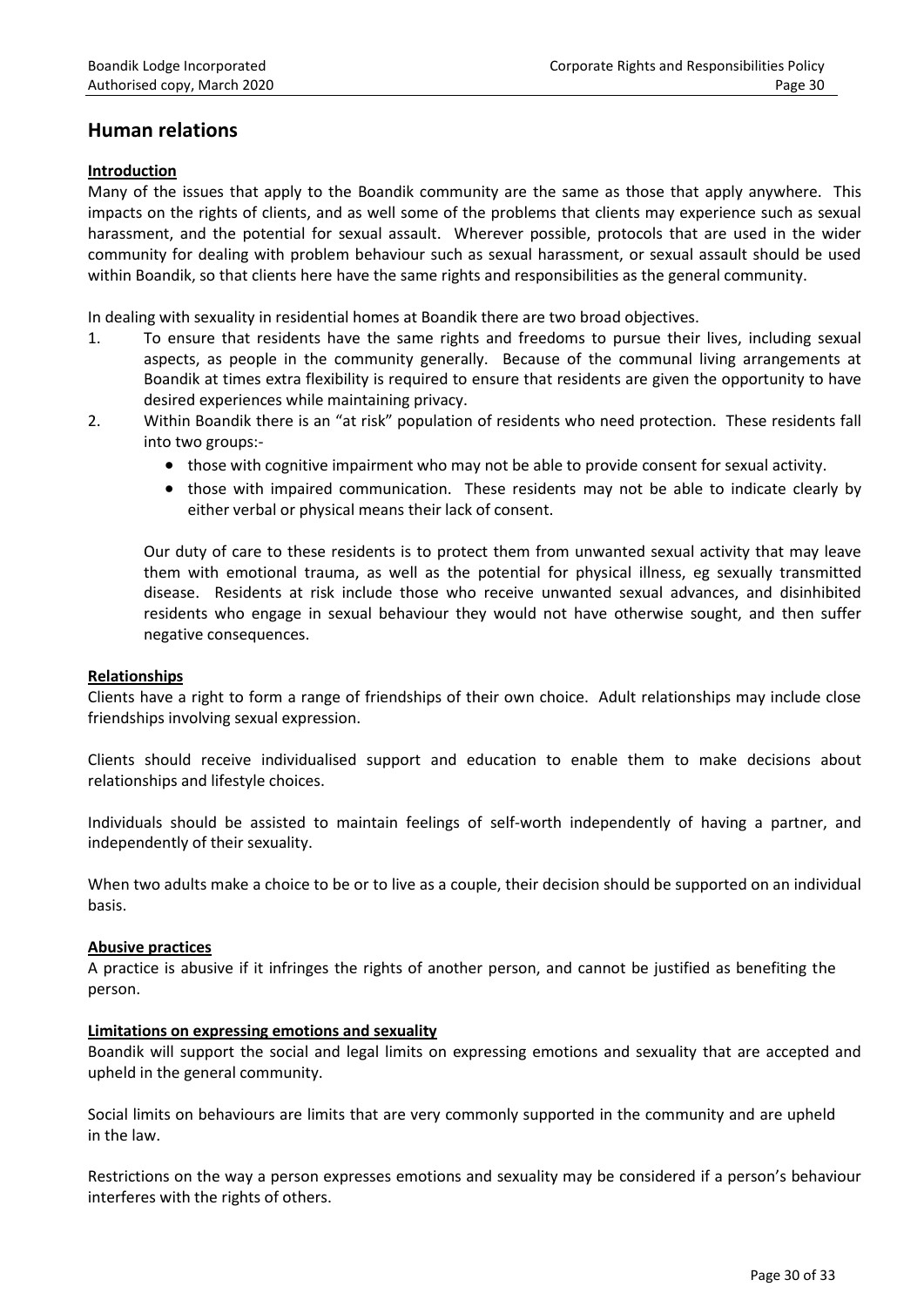Sexuality refers to a range of emotions including feelings of love, affection, attachment, physical sensations and sexual activities.

Any proposal to restrict a resident's expression of sexuality for the benefit of or for the protection of the resident will be assessed on an individual basis using an inter-disciplinary process in consultation with the resident and where appropriate the representative.

Any intervention affecting relationships will be the least restrictive that is necessary in the circumstances.

All staff are reminded that they are bound by their own professional code of ethics and/or conditions of employment.

## **Privacy and confidentiality**

In terms of human relationships privacy describes the personal ownership of one's body and personal space, possessions, personal living areas, and information about personal details including relationships. Private information is information about an individual that is not observable, and that is known by others only if it is disclosed.

Information about an adult's sexual behaviour is highly confidential. Information about sexual behaviour may be disclosed only if it is given with the resident's consent.

In terms of sexual relationships, privacy may facilitate the development of a sexual relationship for those residents who wish it to occur, but it also can help protect residents who do not wish to have a relationship from unwanted advances, eg ensuring privacy during bathing or dressing. Privacy awareness is an ongoing issue relevant to all staff and residents/clients.

## **Promotion of safe sex**

As an immediate measure to assist in the identification of "at risk" residents, senior nursing staff, in conjunction with medical staff and social workers (where a social worker is already involved in a resident's care) should consider if there is the potential for the residents to be "at risk".

## **Consent for adults**

Adults are generally considered able to make their own decisions about sexual activities, about choice of sexual partners, and about the confidentiality of private information.

A relationship between two adults will be considered to be consenting if the following occurs:-

- The couple freely visit one another.
- Those immediately responsible for the residents are aware of the friendship, and there are no grounds for believing that either individual is exploiting the other or that one partner is not consenting.
- The individuals do not complain.

An independent assessment of an adult's ability to give informed consent in the area of human relations will be provided only if requested on an individual basis.

If an individual is considered not able to consent to sexual activity an individual strategy would need to be developed in conjunction with all relevant health professionals, the individual themselves and their guardians. The Office of the Public Advocate may be able to provide guidance in complex situations.

The practical strategies employed will vary with the individual's needs, and whether the person has potential sexual partners. The latter is relevant because any consideration about consent to sexual activity will have much greater significance to residents/clients considering entering into a relationship.

If a decision needs to be made about an adult's sexual behaviour, then the following steps will occur:-

1. If it is believed that the residents involved are able to make their own decisions, then decisions will be left to the residents and will be treated as confidential.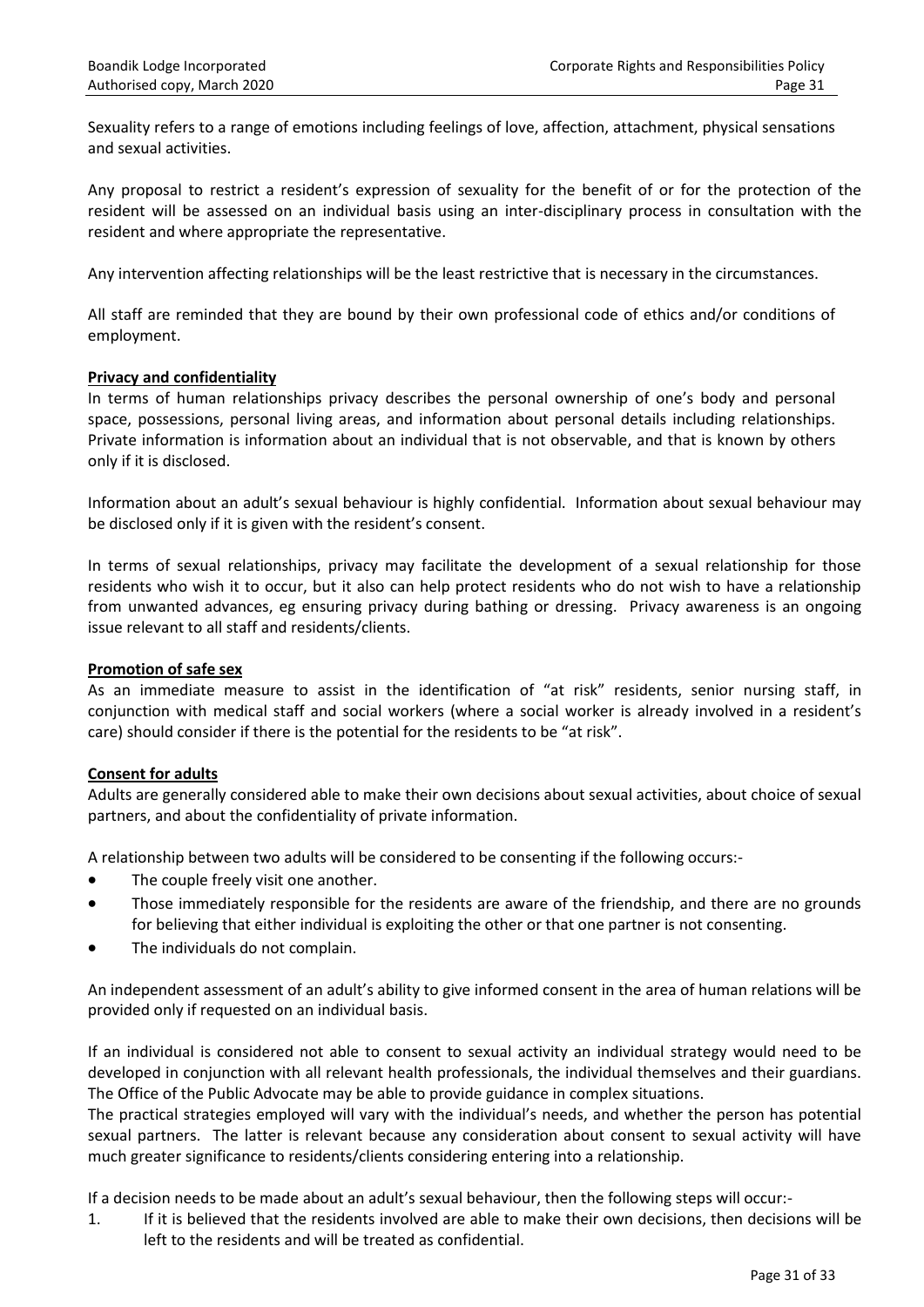- 2. If there is doubt about the ability of a resident to make an informed decision on the relevant topic, then an assessment of the resident's ability to give informed consent will be sought from an independent professional.
- 3. If a resident is found to be unable to make an informed decision, the director of care will take the following steps:-
	- Speak to the resident about the issues, to identify the resident's wishes.
	- Identify support resources.
	- Encourage the resident to nominate one or more advocates of his/her choice, who will speak on behalf of the resident. The advocate may be a member of the resident's family.
	- Refer the issue to a group, which comprises the resident's advocate, the independent person, and the social worker. This group will be asked to make the relevant decisions. The group may or may not include a member of the resident's family. This will be determined by whether a family member is willing or available to participate or if they are attending in the capacity of guardian or advocate.
	- If the group is unable to make a consensus decision, then the issue should be referred to an external authority, eg the public advocate.
	- Any decision should be discreetly documented, ie not disclosing the confidential content of discussion.
	- A process for review, at appropriate intervals, should be determined by the group.

## **Rights of family members to be informed**

Residents are encouraged to communicate with their families about personal matters. If requested, staff will assist residents to communicate with families. It is common to maintain confidentiality about sexual behaviour.

If a resident who is able to consent clearly requests that information about sexual behaviour be kept confidential from the family, then this wish will be respected.

If staff are unsure about either the ability of a resident to make a decision, or about the right of the family to be informed, then the issue will be referred to the residential manager who will seek advice from the public advocate if required.

If a family member approaches a member of staff for information about the sexual behaviour of a resident, the request will be referred to the resident, who will be offered support by the residential manager.

## **Supporting principles and legislation**

Disability Services Act 1986 Equal Opportunities Act 1984 Criminal Law Consolidation Act 1935 – 1978 Crimes Act Sexual Discrimination Act